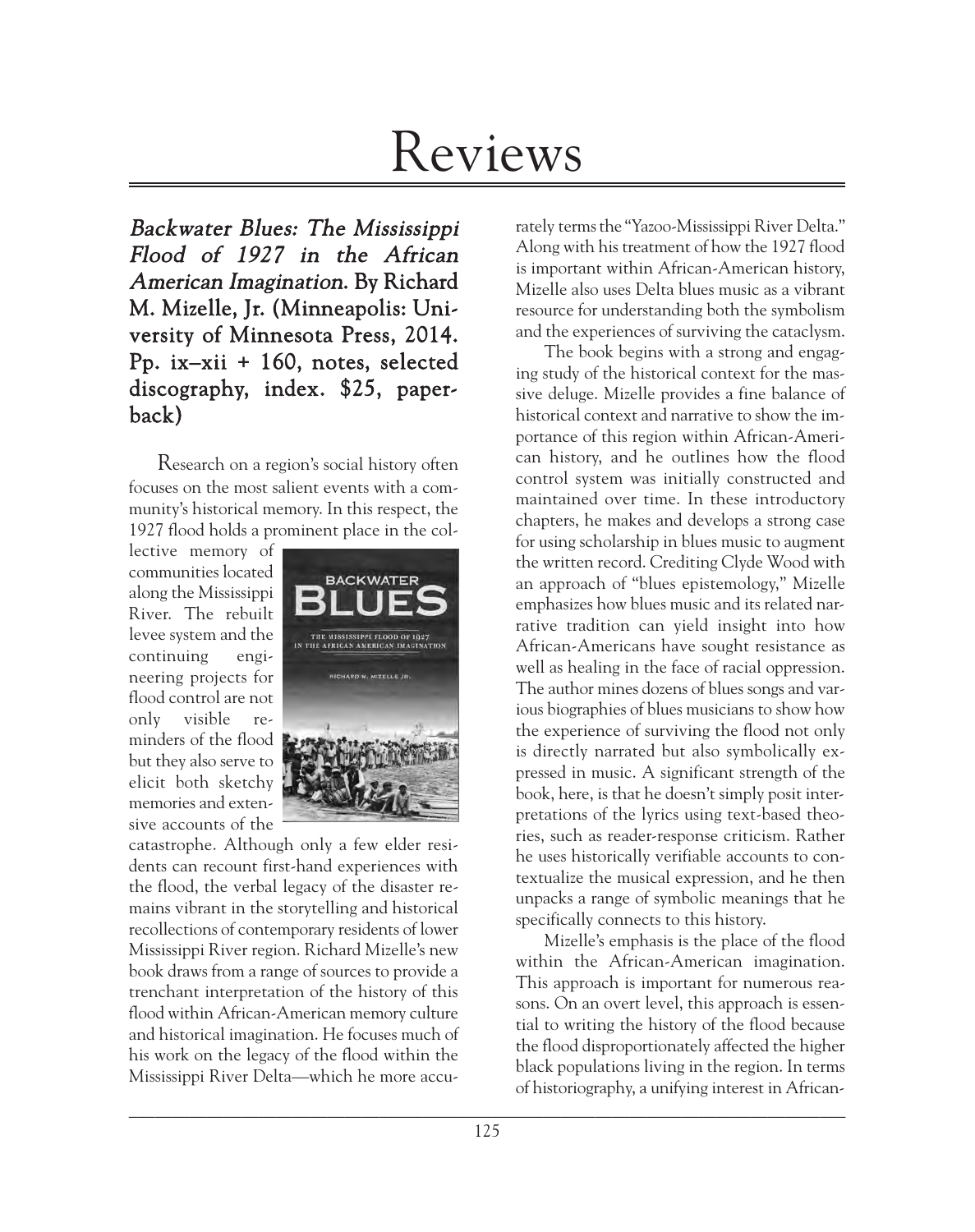American historical memory and imagination also demonstrates epistemological and ideological problems with dichotomizing the flood's history in terms of an "American history" that contrasts to African-American history. Mizelle convincingly demonstrates why African-American experiences are integral for understanding the region's history as a whole.

The book's five chapters are centered on a chronology of the flood and its aftermath. The economic and social disparities that existed across racial lines are clearly and vividly presented through a range of historical sources. It's common for residents of the region to have only sketchy impressions of this history, but the accounts of the deprivations, injustice, and violence that occurred in the region are important chronicles of a painful past. He provides a strong historical treatment of systemic oppression including the convict-leasing system, debt peonage, and abuses in the levee camps. The lyrics of songs like "Levee Camp Man Blues" and the better known "Levee Camp Moan" portray direct accounts and expressions of the atrocious conditions in these settlements during the flood. Mizelle strikingly demonstrates that even seemingly benign acts of charity were used to advance discriminatory and racist policies. The chapters on the American Red Cross's relief efforts could be used as textbook examples of institutional racism within a wider politics of culture that bolstered oppression in the name of benevolence. The largely neglected history of these interventions is integral for interpreting the lyrics of songs like "Red Cross Man." In his treatment of these lyrics, Mizelle's analysis elucidates the sketchy allusions and often esoteric symbolism in lines such as "Red Cross gives my man, three days a week, sack of Red Cross flour, hunk of old white meat." His interpretation indicates layers of coded meanings show how the relief efforts sustained the status quo of a segregated society.

Mizelle saves his treatment of "When the Levee Breaks" for his conclusion. Most readers will be familiar with this blues song through the Led Zeppelin cover version; however few listeners may directly connect Jimmy Page and Robert Plant's version with the 1927 flood. But, Kansas Joe and Memphis Minnie wrote the song, recording it in 1929 as a direct commentary on the flood. Mizelle doesn't provide an indepth treatment of their recording careers, yet his analysis suggests that their song could serve as an anthem for the entire history. He emphasizes how the song portrays human vulnerability in the face of technological failure. The short and direct lyrics exemplify central elements of blues aesthetics: "If it keeps on raining, levee's going to break / If it keeps on raining, levee's going to break / And the water gonna come and (you'll have) no place to stay." Mizelle also explicates how the deeply polysemic symbolism in these lyrics is also central to blues aesthetics. The song lyrics' provocative force becomes clear in the phrase that follows: "Crying won't help you, praying won't do you no good / Crying won't help you, praying won't do you no good / When the levee breaks, mama, you got to move." On the level of historical particularity as well as on the more abstract generalized articulation of African-American memory culture, Kansas Joe and Memphis Minnie's song evokes the existential predicament of facing the hard reality of life yet somehow finding strength to endure.

--Gregory Hansen

## **AVAVA**

# Johnny Cash FAQ. By C. Eric Banister. (Montclair, NJ: Backbeat Books, 2014. Pp. vi–xiv + 355, selected bibliography, index. \$24.99, paperback)

Johnny Cash died in 2003, but his legacy is stronger than ever. In the last year, fans have seen the opening of Nashville's Johnny Cash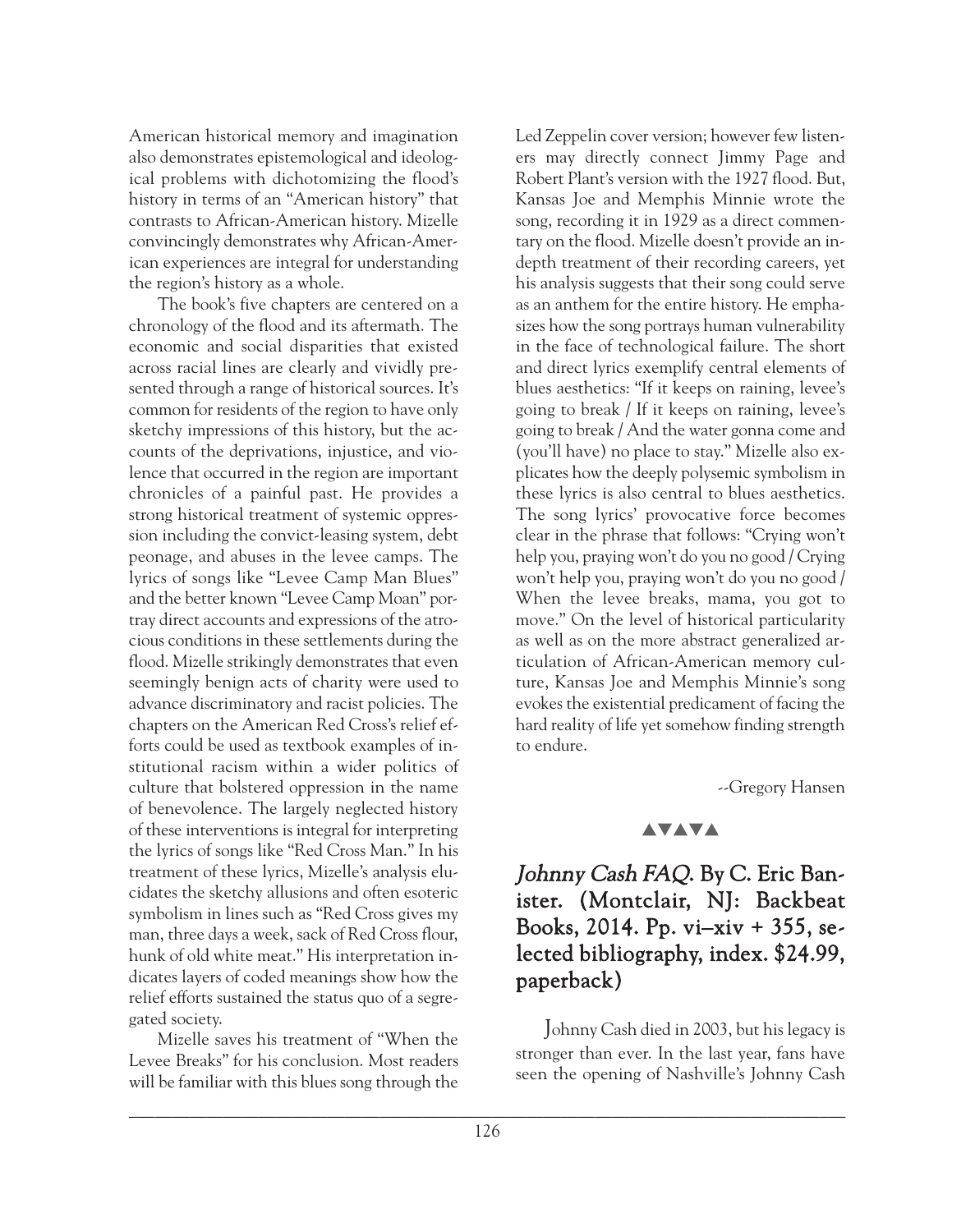Museum, the restoration of Cash's house in Dyess, and the release of a new studio album, Out Among the Stars. C. Eric Banister's Johnny Cash FAQ will please Cash fans. The book



doesn't contain "all that's left to know" about Cash, but even the most devoted fan will learn something from these pages. Cash was a musician for nearly fifty years, and he left behind scores of albums, not including the many Greatest Hits, Best ofs, and

other collections. Cash's career leaves a lot for musicologists to write about.

Banister's work is another entry in music publisher Hal Leonard's FAQ series, which has featured books on music, film, and TV. Johnny Cash FAQ is a musical biography in which early chapters discuss Cash's roots in the Arkansas Delta and his musical influences, which ranged from Hank Snow to Sister Rosetta Tharpe. Cash got his start in Memphis, and his rise to fame was rapid. Unlike Elvis, Cash was a strong songwriter, whose best early songs, such as "I Walk the Line" and "Folsom Prison Blues" he penned himself. Cash lifted much of the melody and lyrics for "Folsom Prison Blues," but the crucial line, "I shot a man in Reno just to watch him die," was his own creation and solidified his status as the godfather of Outlaw Country. Early Cash songs set the template for his career: trains, prisons, cotton fields, and women obsessed him. Sun Records, however, only put out one real album, Johnny Cash with His Hot and Blue Guitar, which mostly consisted of previously released material. Cash's producer, Sam Phillips, however, was only following industry practice of the time, which focused on singles, not albums.

Cash moved to Columbia in 1958 for artis-

tic reasons. He wanted greater creative control, which included the opportunity to record gospel songs. In his first two years at Columbia, Cash released an astonishing five albums. An ever-increasing amphetamine habit helped fuel Cash's productivity, but Cash also had a working man's approach to music. He tirelessly performed live shows and churned out albums, even when he wasn't very inspired. Cash could also work quickly. His 1960 album Now, There Was a Song!, Banister tells us, was recorded in a mere three hours.

By the mid-1960s, Cash focused on concept albums, folk themes, and the cause of Native Americans—best typified on his 1964 release Bitter Tears—not hit singles ("Ring of Fire" was an exception). Cash was not only the first major star to take up the cause of Native Americans, he was also the first to record an album in a prison. The year 1968 proved one of the most important in the singer's life. His At Folsom Prison record was a blockbuster, he married June Carter, and he kicked (albeit temporarily) his drug habit.

Cash's 1969 live album At San Quentin sold even better than At Folsom Prison. But Banister shows that in the 1970s, Cash struggled to remain relevant amid rapid changes in the country music business. The decade started well with Cash doing a hit weekly variety TV show. But when Cash ended the program in 1971, his record sales began a long slide. He had only one song that hit number one on the country chart in the 1970s, "One Piece at a Time" in 1976. Banister notes how Cash struggled to vary his musical style and try new things, though fans apparently wanted the familiar "boom chicka boom" sound that stamped his early Sun records. Cash's output in the 1970s was more erratic than his earlier work, and he saw himself being eclipsed by "newer" artists such as Waylon Jennings and Willie Nelson.

In 1980s, Cash's career hit its nadir. In 1980, Cash fired his longtime bass player Marshall Grant; was the victim of a home invasion at his Jamaica mansion; and was nearly killed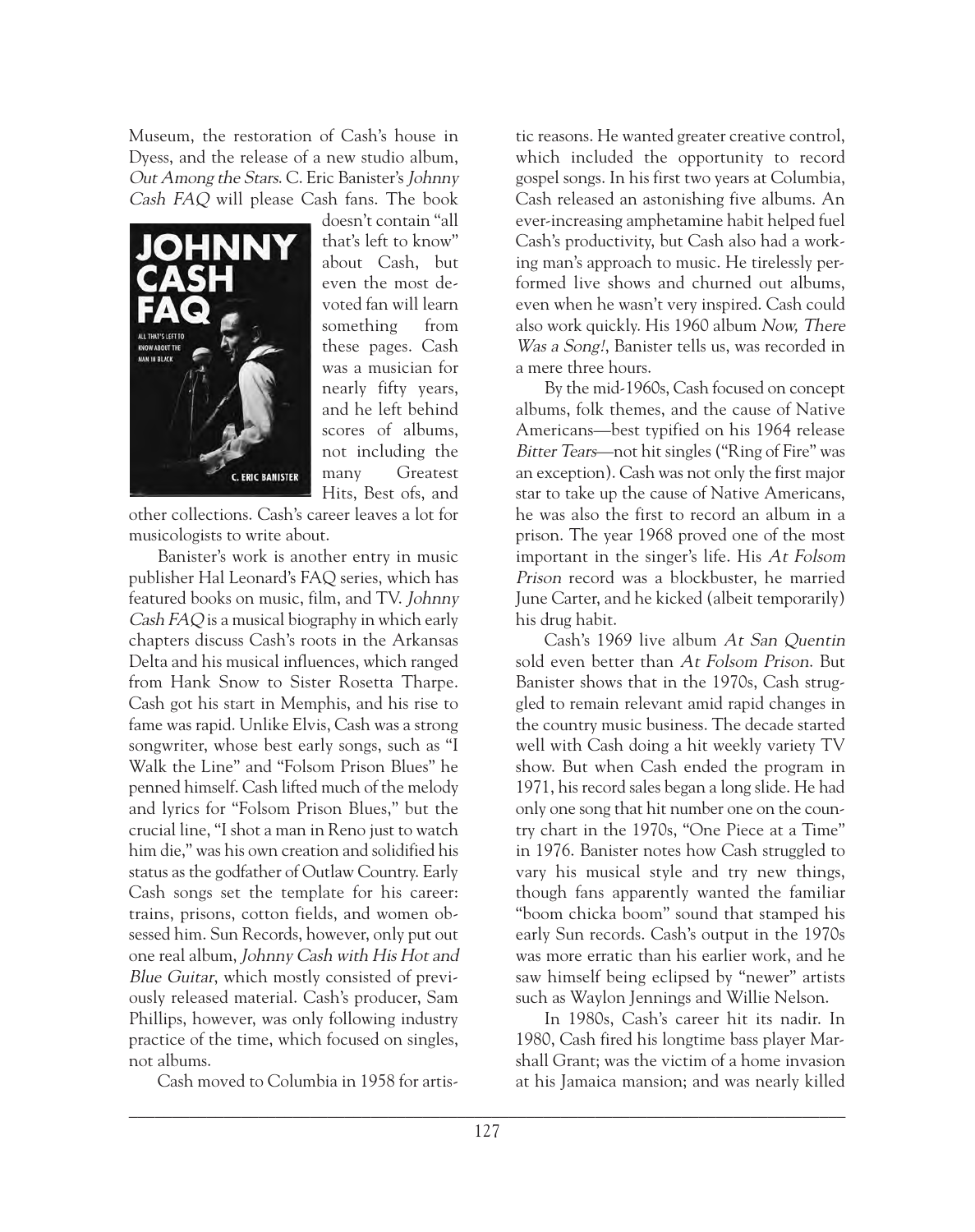in an ostrich attack (ridiculous had it not been so serious). Cash also lapsed back into heavy drug use. He floundered commercially and was dropped by Columbia in 1986. Cash quickly signed to Mercury Records, but was no more successful there than he had been at Columbia. Cash had success with the country super group the Highwaymen. But by the early 1990s, Cash was considering becoming a regular performer at a theater in Branson, Missouri.

Cash's failures in the 1980s, however, were not uncommon for stars of the 1960s. In the Reagan years, artists such as Neil Young and Bob Dylan could seemingly do little right. Cash's rebirth at Rick Rubin's American Recordings label in 1994 provides a terrific ending to Cash's story, whereby an elderly, "has been" country artist reaches new legions of fans with the help of a young, edgy producer. With Rubin's help, Cash's album sales skyrocketed, he won Grammys, and he made records that never compromised his artistic integrity.

Banister's book is a well-written and impressively researched musical biography of the Man in Black. His chapters contain numerous first-hand testimony by Cash and the musicians he worked with, all while placing Cash in his proper historical and musical context. The book is factually sound, though there are occasional missteps. Banister has Bob Wootton joining Cash's band before Carl Perkins, though the opposite was the case. Cash's concert at Cummins prison in Arkansas took place not in Little Rock, but Grady, a good distance from the capital. And Winthrop Rockefeller, who accompanied him, was not the first Republican governor of Arkansas, but the first Republican governor since Reconstruction. The Arkansas prison issue, furthermore, never did make it to the U.S. Supreme Court (rather, a federal court in St. Louis decided on the state penitentiary's constitutionality). Banister also misspells what is perhaps the most misspelled name in country music: David Allan Coe.

I wish the author had been more vigilant in deleting clichés from his prose, and I would have liked to have seen a more extensive bibliography. Quotations are not cited. Thus, readers will have difficulty determining where they came from. On the plus side, the index is copious, which will allow readers to use these chapters as a valuable reference source.

My criticisms are minor. Banister has written a stimulating book, which is a worthy addition to the many works on Johnny Cash now available. The Cash literary train shows no signs of slowing down, and music fans are all the better for it.

--Colin Woodward

#### **AVAVA**

# Staging the Blues: From Tent Shows to Tourism. By Paige A. McGinley. (Durham, NC: Duke University Press, 2014. Pp. 304. \$24.95, paperback)

On its website, the Delta Blues Museum in Clarksdale, Mississippi, celebrates its locale as "the land where blues began." The slogan is the unattributed title of a film and book by folklorist Alan Lomax. In what might best be described as an act of symbolic annihilation, to use terminology coined by communication

scholar George Gerbner, blues women are all but written out of blues history. In Lomax's 500-plus page tome, women who figure prominently in Paige McGinley's book, namely, Gertrude "Ma" Rainey and Bessie Smith, are scarcely mentioned, and

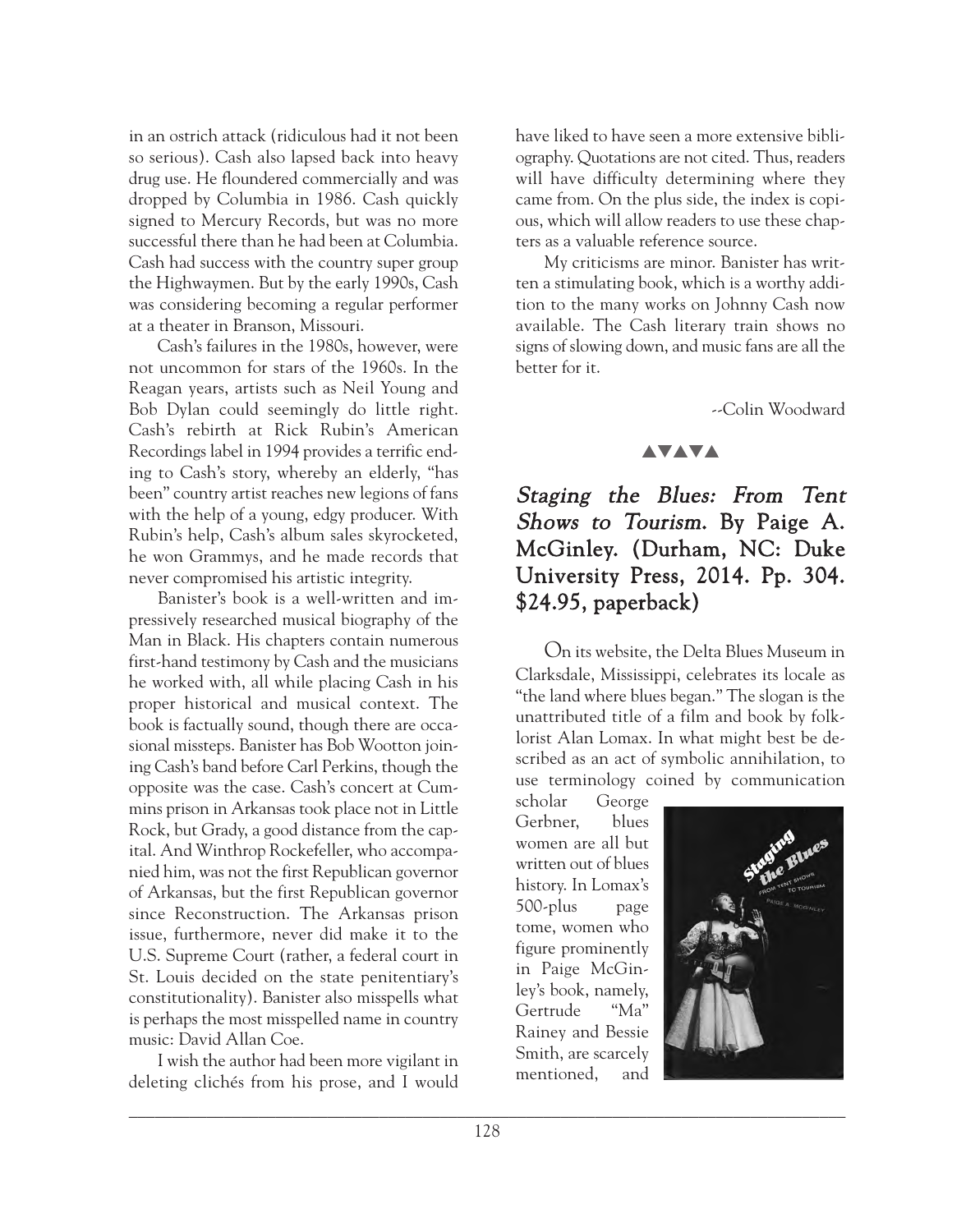then only digressively, dismissively or derogatorily. Sister Rosetta Tharpe, a pioneering artist who like many blues performers, male and female, excelled in other genres, is presented merely as a "zingy" gospel singer. That a woman, Mamie Smith, was the first person to record a blues song warrants no mention at all.

Lomax and his father John spent decades assembling vast collections of vernacular music, including blues, which today are housed in the Library of Congress. In doing so, they perpetuated a persistent myth of blues origins that is simultaneously masculinized, rural and Southern. In much the same way that certain regionalized evocations are reflexively identified with Appalachia or the Ozarks, the museum's slogan signifies archetypal images of old African American men, or prematurely senescent young African American men, sitting on muggy, sagging porches of sharecroppers' shacks situated somewhere on unpaved back roads in an imagined rural South, sing-shouting mournful lyrics and coaxing primitive twelve-bar tunes from battered acoustic guitars. Blues luminaries like Big Bill Broonzy, Howlin' Wolf, John Lee Hooker, Robert Johnson, Sonny Boy Williamson, and Muddy Waters come to mind: invariably masculine evocations of a quintessential American art form.

Paige McGinley's erudite analysis of blues history upends prevailing archetypes, yielding important insights about the emergence and evolution of a music genre that is deeply and, perhaps, at least somewhat erroneously embedded in the Mississippi Delta mythos. McGinley excavates essential aspects of blues history that the Lomaxes, and likeminded scholars, omitted, making the opaque transparent.

Two thematic tensions are recurrent throughout the book: femininity vs. masculinity and theatricality vs. authenticity. McGinley opens her case in a lengthy introduction and builds it in four subsequent chapters, each of which is a synoptic argument. Together, they constitute a revisionist history of the blues that directly and powerfully challenges the Lomax

narrative.

In the introduction, McGinley declares her intention to resituate the context of blues origins from the front porch to the footlights. In Alan Lomax's reckoning, real or authentic blues resided on Delta farms and migrated to Southern and, later, Northern cities, where it was transformed (for instance, electrified) and transformative, becoming the root source for derivative music genres such as rhythm and blues, and rock and roll. While blues performers may have refined their stage personas and inspired imitators who adopted theatrical conventions to broaden their appeal for diverse audiences and satisfy the demands of theater owners, the "real thing" was what mattered most to Lomax and other blues purists. Reading McGinley, however, one can imagine that things to some extent might well have been the other way around, that life imitated art instead of art imitating life. She argues that authentic blues performance always was, in varying degrees, theatrical. Blues performances included the usual theatrical accouterments, such as backdrops, costumes and props; and these performances often occurred as part of traveling minstrel or Vaudeville shows that toured the country, including the rural South, in the early twentieth century. Blues performers such as "Ma" Rainey and Bessie Smith were versatile entertainers for whom blues singing was but one facet of their repertoires. McGinley acknowledges the difficulty of reconstructing ephemeral stage performances. Her interpretations are largely dependent on contemporaneous press reports and promotional materials. However, a glimpse of the ineffable that she may have in mind can be seen in a rare television appearance by Ethel Waters. On a 1960s episode of Hollywood Palace Waters performs in character, notably a dramatic skit rendition of the bluesy "Supper Time" from the 1933 musical As Thousands Cheer and, ostensibly, out of character in a duet with an admiring Diana Ross on Hoagy Carmichael's "Bread and Gravy." In any case, Waters's performance seems very much in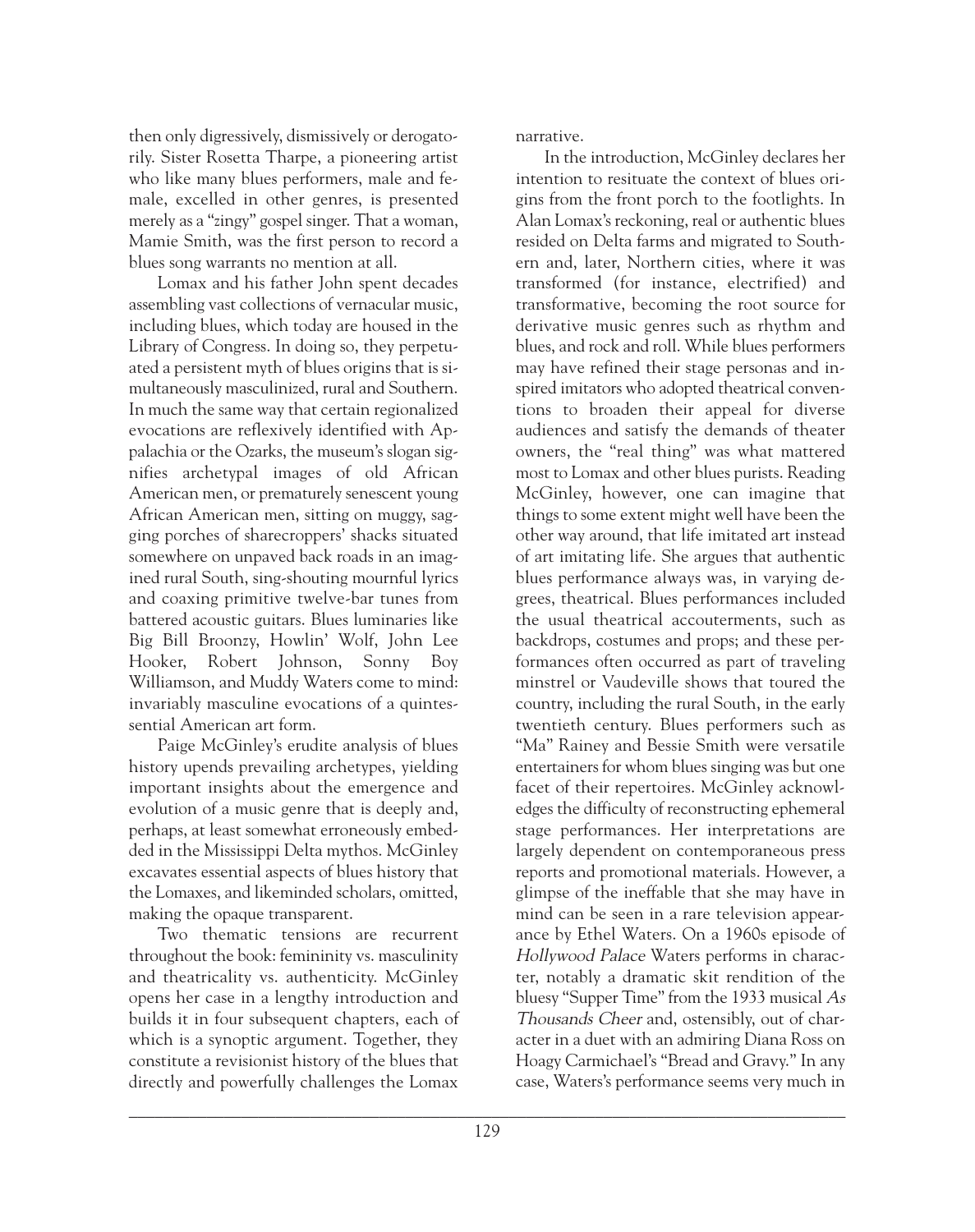line with McGinley's descriptions of Rainey's and Smith's performances.

McGinley continues the theme of theatricality vs. authenticity in the following chapter, which profiles the performance styles of Rainey and Smith, and adds the tension of femininity vs. masculinity. Both women were formidable and massively popular entertainers for whom blues singing was but one of their varied talents. Lomax barely acknowledges their existence and never within the pantheon of blues titans, an exclusively male domain. For McGinley, they are consequential figures in the history of blues performance, and illustrative of the entwinement of blues and theatre.

In Chapter Two, McGinley shifts attention to Huddie Ledbetter who is better known by his stage moniker "Lead Belly." Ledbetter was discovered by John Lomax on a song-hunting expedition to Southern prisons. At the time Ledbetter was a prisoner in the Louisiana State Penitentiary. After his release, Lomax presented him to audiences as an authentic exemplar of the blues, but in doing so ironically "staged" his protégé in ways that were incongruous with Ledbetter's persona and incompatible with his performance sensibilities. In time, this led to the dissolution of the two men's relationship; nonetheless, Ledbetter's capacity for reinvention enabled him to enjoy a lengthy genre-spanning career.

Chapter Three begins with a brief narrative of the end of Ledbetter's life and career, and establishes his seminal role as an international blues celebrity. This leads to a consideration of the staging of blues performances for international audiences that provides further reinforcement for McGinley's argument about the blues' inherent theatricality; but, otherwise, the chapter seems somewhat superfluous. The narrative mainly concerns the historic 1964 British broadcast of The Blues and Gospel Train, a revue of American blues notables, that does not add much to the arc of the argument, although it is an interesting story, engagingly told.

Chapter Four is a fascinating study of blues

tourism that securely binds the argumentative threads woven throughout the book. It returns the reader to Clarksdale and Coahoma County, Mississippi, the site of Bessie Smith's tragic and untimely death, and the so-called birthplace of the blues. McGinley analyzes the blues tourism industry as a theatrical endeavor itself that stages a sanitized, voyeuristic presentation of blues history, without due consideration for the milieu of economic injustice and racial violence in which blues performers, indigenous and otherwise, labored and suffered. And, it, too, is a version of history in which the contributions of women blues performers continue to be discounted.

McGinley has written a commendable study of a unique American cultural form that provides a much needed corrective to blues history. It is a fine work of scholarship that will have greater appeal for academic than for casual readers.

--Greg A. Phelps

#### **AVAVA**

Populating the Barrera: Spanish Immigration Efforts in Colonial Louisiana. By Gilbert C. Din. (Lafayette, LA: University of Louisiana Lafayette Press, 2014. Pp. 177, bibliography, \$20.00, paper)

Following the early explorations in North America, French, British, and Spanish empires raced for land grabbing. Policy makers soon understood that a claimed territory that remains unoccupied could be contested. Unable to populate its colony, France lost its colonial claim in North America at the end of the Great War for the Empire. The Treaty of Paris in 1763 divided the French territory of Louisiana between the British and Spanish empires. It signaled the be-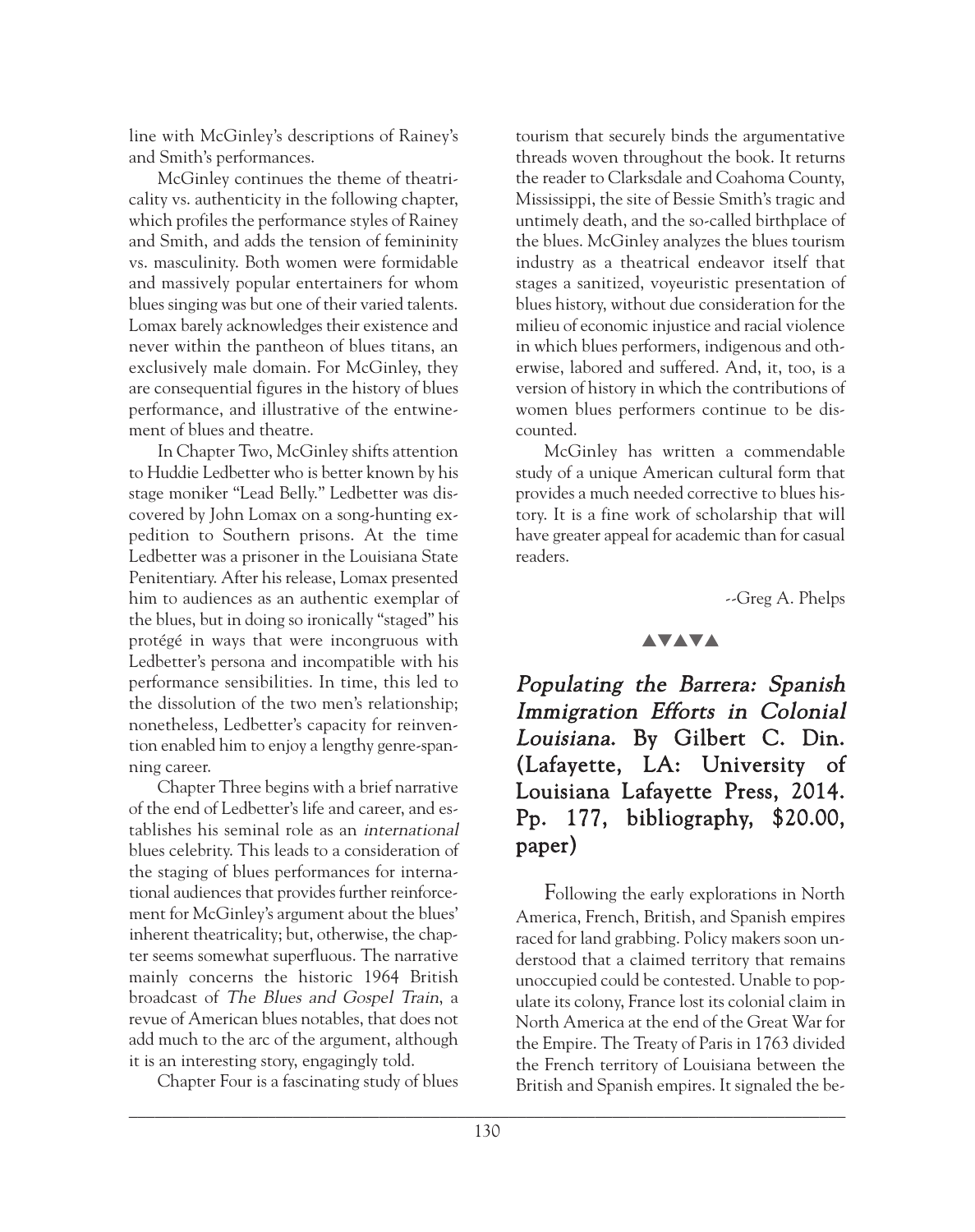

ginning of a new era for Louisiana's settlers west of the Mississippi River, under the Spanish rule, that ended at the turn of the century. Exploring the Spanish crown's control of the colony, Populating the Barrera, adds to a meager historiography on this short-

lived chapter of colonial Louisiana's history. Gilbert Din traces the efforts of the colonial Spanish government officials' role in shaping the immigration policies designed to address the casi-empty colony from 1763 to 1800. Din assesses the different colonial administrations' efforts to increase colonial population. He is the first scholar to uncover and credit Governor Esteban Miró for his role in shaping governmental policies on populating the colony. In this work, Din also attempts to correct errors made by earlier historians and explain the reasons for the shift of Spain's policy over time as it endeavored to attract settlers to Louisiana and West Florida in the late eighteenth century.

The Spanish crown quickly began its efforts in populating the newly acquired territory to enable its colonial control. Din reveals Spain's efforts to enlarge Louisiana's inhabitants through the acquisition of Spaniards, Acadians, Canary Islanders, French Canadians, Irishmen, Germans, and even Americans as a crucial part in the colonization of Louisiana. The author argues that the Spanish efforts to increase the scarce population was aimed to create a barrera (barrier) to stop the Anglo-American aggressive encroachment on their North American possessions. In that regard, the Spaniards considered Louisiana as a buffer zone between the British Colonies (later the United States) and the more important Kingdom of New Spain (Mexico).

In fact, the colony was more of a costly burden to the Spanish Crown in as much as the colony produced almost nothing in revenue. The colony consumed significant quantities of money to provide gifts to the Natives to maintain peace in Louisiana. Additionally, for approximately twenty years, the Crown adapted several proposals and spent significant sums of money on the promotion of colonization and retention of Spanish or European Catholic immigrants. In addition to providing tools, guns, and ammunition, the government allotted the immigrants full rations for their first year of settlement and half rations for the second year. However, Din asserts that these efforts were scarcely productive and by the early 1780s, Spain accepted the impossibility of continuing to subsidize immigration in Louisiana. From 1785 to 1791, Governor Esteban Miró shifted Spain's immigration policy in an attempt to attract more settlers. Din believes that Miró was the "hidden inspiration" behind the Spanish policy that allowed American Protestants, who were traditionally excluded, to settle in Louisiana. His successor, the Baron de Carondelet, shifted the immigration policy again as he preferred Europeans to Americans. Under his administration, Carondelet adopted a defensive attitude towards the Anglo-Americans, who were no longer encouraged nor assisted if they immigrated into the province. Instead, the governor's policy emphasized securing a European Catholic population, which he considered to be best suited to the Spanish rule and monarchical government. In 1800, Spain was removed from the Mississippi Valley as the French recaptured their former colony, putting an end to the Spain's dilemma over immigration policies in colonial Louisiana.

Populating the Barrera serves as an umbrella that gathers Din's previously published articles on the subject of Spanish colonial Louisiana. While Din revised and updated his essays, because the articles were initially designed to stand alone, repetition appears in them occasionally. The articles are not pre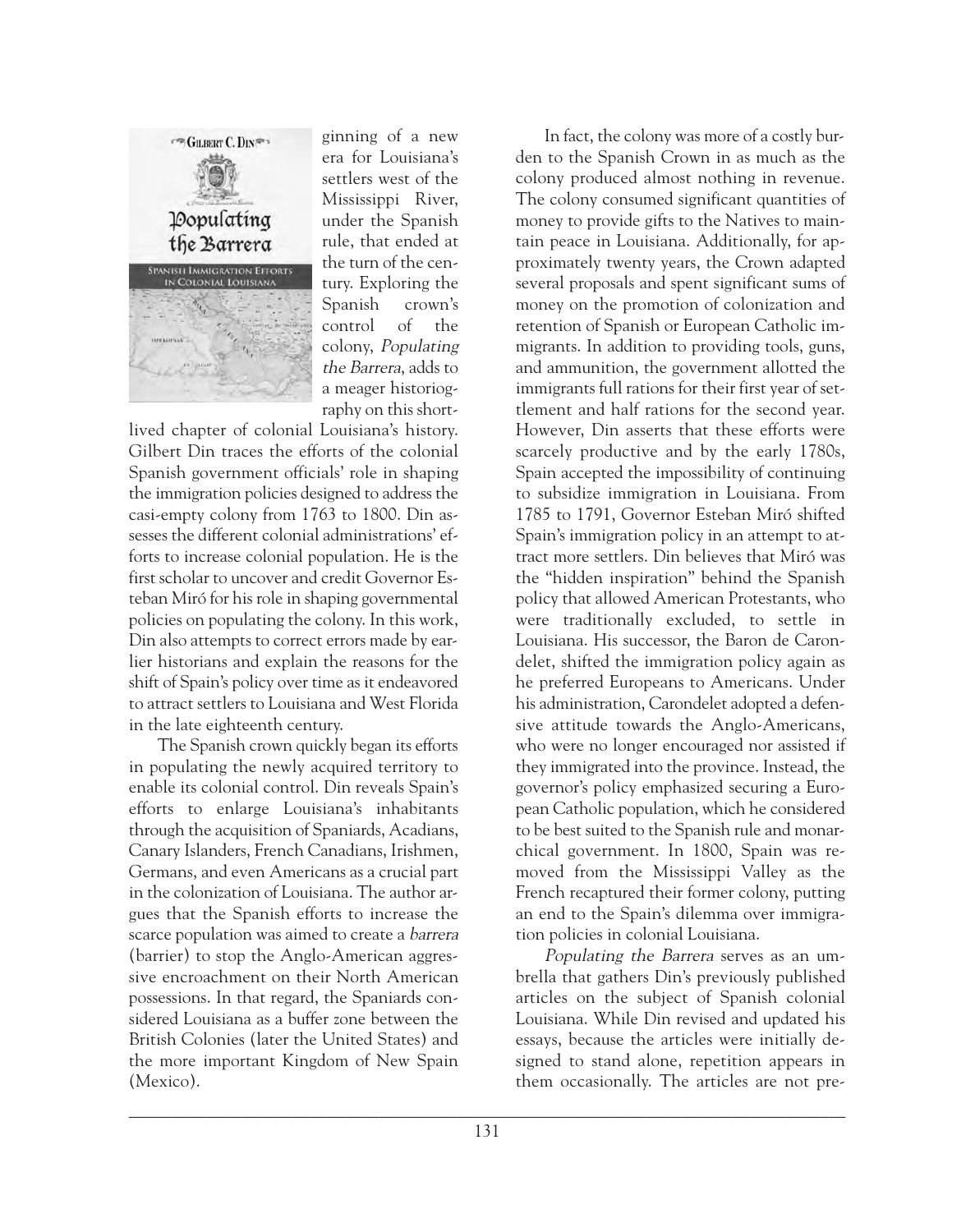sented in a strict chronology for the same reason. For instance, chapters one, three, four and six follow a chronological order as they trace the shifts in the colonial administrations. Meanwhile, chapters two, five, and seven explore certain aspects of Spain's immigration efforts. His very last article focuses on the hardship endured by the Islenos (Canary Islanders) in their first settlements in Spanish Louisiana during the second half of the eighteenth century.

Din provides a sophisticated and an extremely well-researched analysis as his language abilities enabled him to be among the first scholars to conduct a thorough research in several Spanish archives in Madrid and to access the treasures hidden in "Papeles Procedentes de la Isla de Cuba" collection in Archivo General de Indias, Seville. Taken separately or as a whole, Gilbert Din's academic essays provide scholars with a deeper understanding of Spanish colonial ambition in Louisiana. Din also introduces a general readership to a wide range of subjects including immigration, governmental policies, and race relations in eighteenth century Louisiana.

--Sonia Toudji

## **AVAVA**

# Race Horse Men: How Slavery and Freedom Were Made at the Racetrack. By Katherine C. Mooney. (Cambridge, MA: Harvard University Press, 2014. Pp. 248, notes, acknowledgements, index. \$35, hardcover)

In Race Horse Men: How Slavery and Freedom Were Made at the Racetrack, Katherine C. Mooney examines race, power, and privilege in nineteenth and early twentieth century America through the lens of Thoroughbred

horseracing. For much of that time, Thoroughbred horseracing ranked as one of the most popular spectator sports in the United States. Especially fashionable in the South, the sport reflected the intricacies of the southern social order. Atop this hierarchy stood the turfmen, wealthy white planters who owned and bred the Thoroughbreds, upon which they wagered their fortunes and reputations. Their success depended largely on African-Americans, known as the "race horse men," who cared for, groomed, trained, and raced the horses. Largely the focus of the book, Mooney describes how the race horse men, who began as slaves, gained much success and acclaim as freedmen, only to be banished from the sport by Jim Crow.

African-American race horse men inherited their equine knowledge and skills from their African forbearers. By the seventeenth century, northern West African tribesmen prided themselves on their horsemanship. Skilled horsemen managed the stables of Yoruban and Hausan kings. Slaves themselves, the horsemen "were valued members of the royal household, supervisors of large staffs, and intimates of

princes" (p. 7). Segregated from the slaves who performed physical stable work which personified the humiliation intrinsic to servitude, the privileged horsemen used their riding skills to pursue and capture slaves who attempted escape. In effect, the



ERE MADE AT THE RACETRACE

horseman made African slavery a complicated and contradictory establishment, in which knowledgeable and skilled slaves were played against those lacking such abilities to insure the permanency of human bondage.

Antebellum race horse men replicated the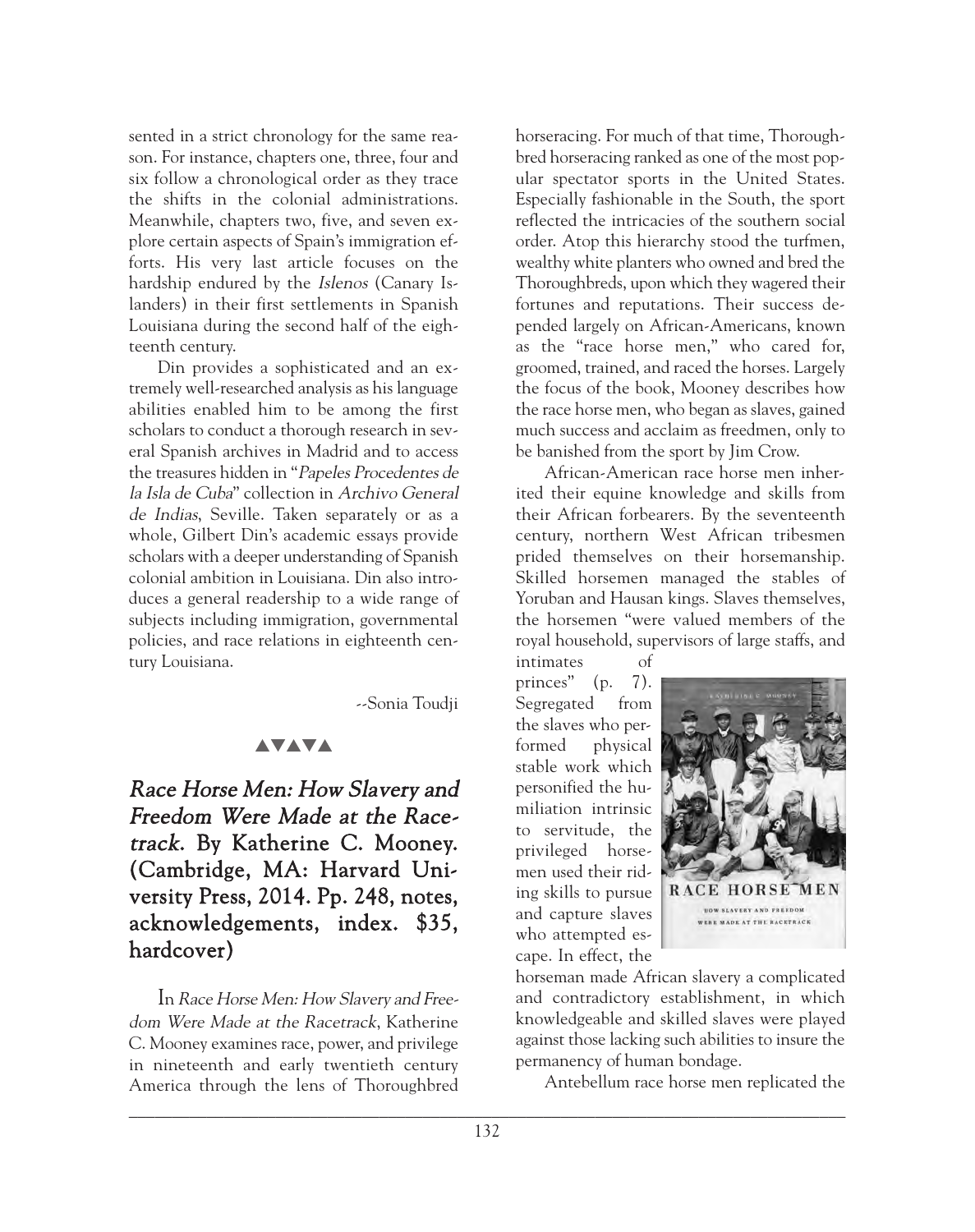world of their African counterparts. Highly valued and very expensive, slaves with equestrian experience enjoyed privileges unfamiliar to other slaves. They lived in separate quarters, they traveled to racetracks, they earned and kept money, they were consulted for their equine expertise, and they were entrusted with the maintenance of animals worth several thousands of dollars. Skilled jockeys won praise in the pages of the fledgling sporting press and established reputations throughout the region. Despite their advantages, the race horse men were first and foremost slaves, who lived in a world rooted in intimacy and hierarchy. Provided that the hierarchy remained undisturbed, intimacy across racial lines persisted as long as it remained mutually beneficial to master and slave. However, race horse men who displeased their owners could be sold or expelled to the fields.

In the world of Thoroughbred horseracing, antebellum turfmen saw an efficient slave system, which could possibly provide the foundation of an independent Southern nation. In the 1820s and 1830s, horseracing offered the promise of mobility to whites of lesser means, who hoped the purchase of race horses would improve their fortunes. In the 1840s and 1850s, Henry Clay's America System, epitomized by his Ashland, Kentucky, plantation, suggested a national interdependence supported by perfectly ordered slavery. In the 1860s, as sectional tensions made Southern sovereignty seem possibly inevitable, the plantation stable, managed and operated on a hierarchy of slave labor, provided the perfect social model, as long as the turfmen remained in control.

After the Civil War, race horse men experienced the possibilities and limits of emancipation. Most of them remained in the jobs they held as slaves, sometimes under their former owners. The turfmen pointed to their loyalty and respect for social and racial hierarchy to dispel white concerns of black freedom. Accepting the southern social order, wealthy northern businessman, financiers, and industrialists seized

control of horseracing, and built magnificent racetracks in Saratoga, New York, and Monmouth, New Jersey. In their search for order, southern and northern turfmen established the American Jockey Club in 1867, which codified the rules of Thoroughbred horseracing, including one which stipulated that grooms, jockeys, and trainers must receive their employer's permission before switching to a new one. The rule, which undermined free labor, reflected the contract system that bound factory workers to employers, thereby nationalizing the intimacy and hierarchy of the southern plantation.

By the 1890s, African-American trainers and jockeys had risen to the top of their profession. Of the fifteen horses contesting the inaugural Kentucky Derby in 1875, twelve were ridden by black jockeys. The trainer, Ansel Williamson, and jockey, Oliver Lewis, of the winning horse, Aristides, were African-Americans. Black jockeys dominated the Kentucky Derby until 1902, when Jimmy Winkfield became the last African-American to win the race. Isaac Murphy won the race three times in 1884, 1890, and 1892, the most by a single jockey until 1948. Thoroughbred horseracing's most successful jockey, Murphy won 628 of 1,412 races; his winning ratio of 44% has yet to be matched. Lionized by sports writers and the African-American press, Murphy and other black jockeys became heroes and examples of success for the black community.

In the late 1890s and early 1900s, northern and southern turfmen systematically removed the race horse men from Thoroughbred horseracing. Northern whites, in particular, could not tolerate the success of African-American jockeys, since their achievements inspired and instilled confidence in the expanding population of blacks throughout the north. Influenced by the Social Darwinian thought of William Graham Sumner, white supremacists extended concepts of Thoroughbred breeding to people, developing racial theories grounded in pseudo-science. The turfmen, who owned the farms where the race horse men bred,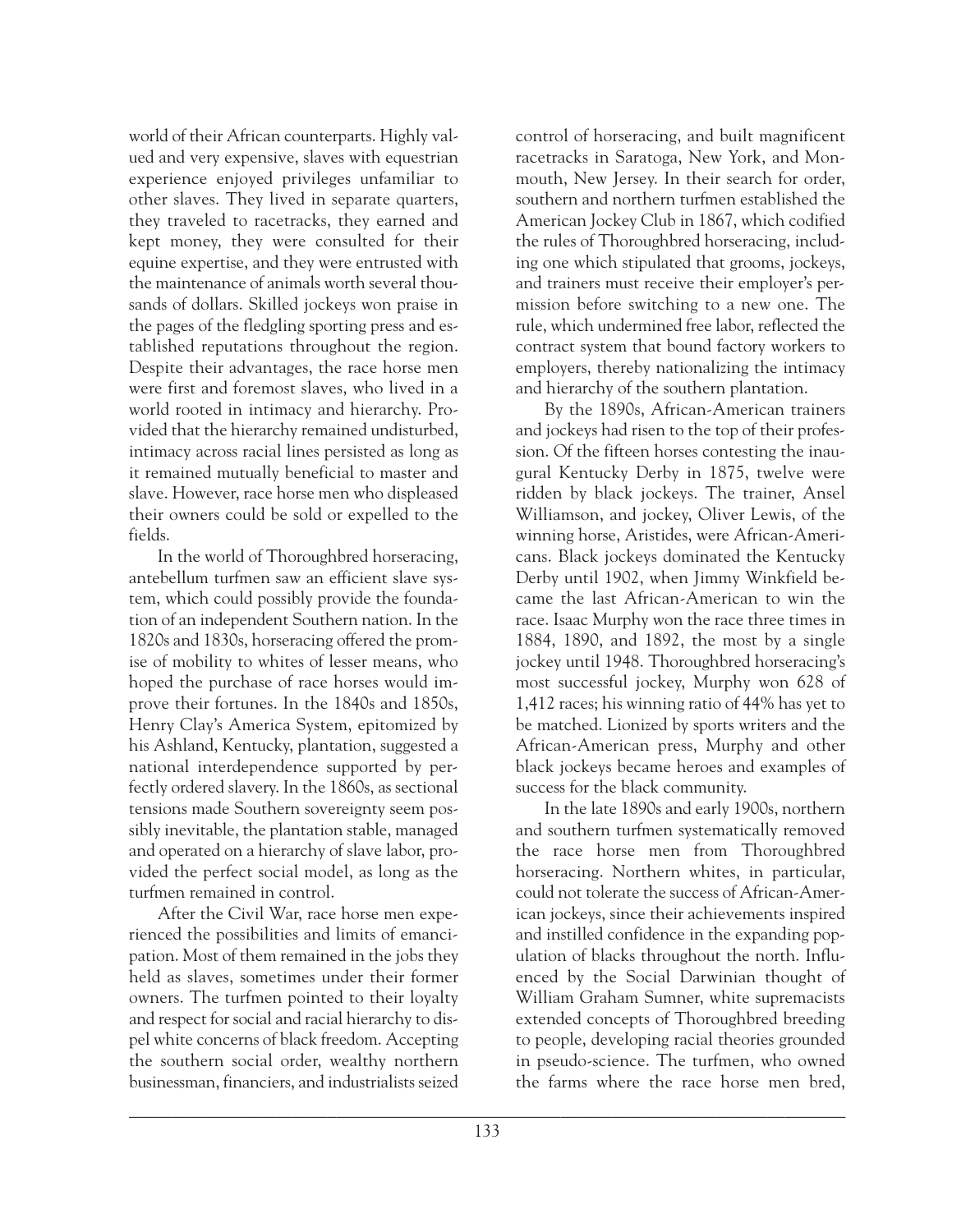trained, managed, and rode the horses, strongly endorsed the "scientific" racial hierarchy. Casting decades of experience aside, the Jockey Club licensed fewer and fewer black jockeys, declaring them unfit to race. The increasing number of white jockeys refused to compete against blacks and often intimidated them on and off the track. Within a generation, the race horse men disappeared from the sport.

"Less an attempt to answer a set of analytical questions about historical cause and effect," Race Horse Men, Mooney writes, is "a portrait that seeks to reveal some complex and difficult realities in the lives of people in the past" (p. 3). In achieving so, the book is a solid contribution to the history of sport and race in America.

--Adam R. Hornbuckle

## **AVAVA**

# I Had Rather Die: Rape in the Civil War. By Kim Murphy. (Batesville, VA: Coachlight Press, 2014. Pp. vi–vii + 130, notes, bibliography, index. \$14.95, paperback)

With the publication of Margaret Mitchell's sweeping saga Gone with the Wind, the romantic idealism of the Civil War burst forth in full bloom, all but sweeping aside the true horror that was the war between North and South. Kim Murphy, in I Had Rather Die, comes forth without bias and promptly breaks down the dreamlike, idealistic realm that the Civil War has all but been relegated to.

Using meticulous research, Murphy has scoured through old articles and letters and prison reports from the Civil War to weave together a horrifying documentary that will leave her readers cringing in repulsion. The subject is one that none before her have addressed so brutally and honestly: rape. Beginning with the early 1600s when laws against rape first began to come to the court systems, Murphy takes her readers through the years to the Civil War, giving account of how violence against women was taken with such disregard and inconsideration.

The women whose stories are documented in this book will leave you reeling at the injustice of a racially divided time when black women were seen as nothing more than property and white women, with very few exceptions, were seen as the bearers of blame for the atrocities committed against them. Murphy fills the pages with documented and historical reports, setting aside her own feelings on the matter and instead giving her readers a true and accurate accounting of crimes that were committed but very often ignored and have, even today, been largely ignored as an important part of Civil War history.

This book is, at times, difficult to read, and

even Murphy herself expressed her angst in writing it: "More than once, I wanted to throw the manuscript in the trash. The women's stories that follow are not only difficult to read, but heartbreaking in many instances. When I thought of giving up, their voices



haunted me" (p. 5). Yet it is a book that should be read by any and all who wish to know the true depths of the Civil War. Murphy goes to places that few talk about and even fewer have heard of.

It is a travesty that so many women suffered such brutal rapes and treatment, that very few fought for them to find a sense of justice, and that so many cases have never been documented but left to die with their victims. I Had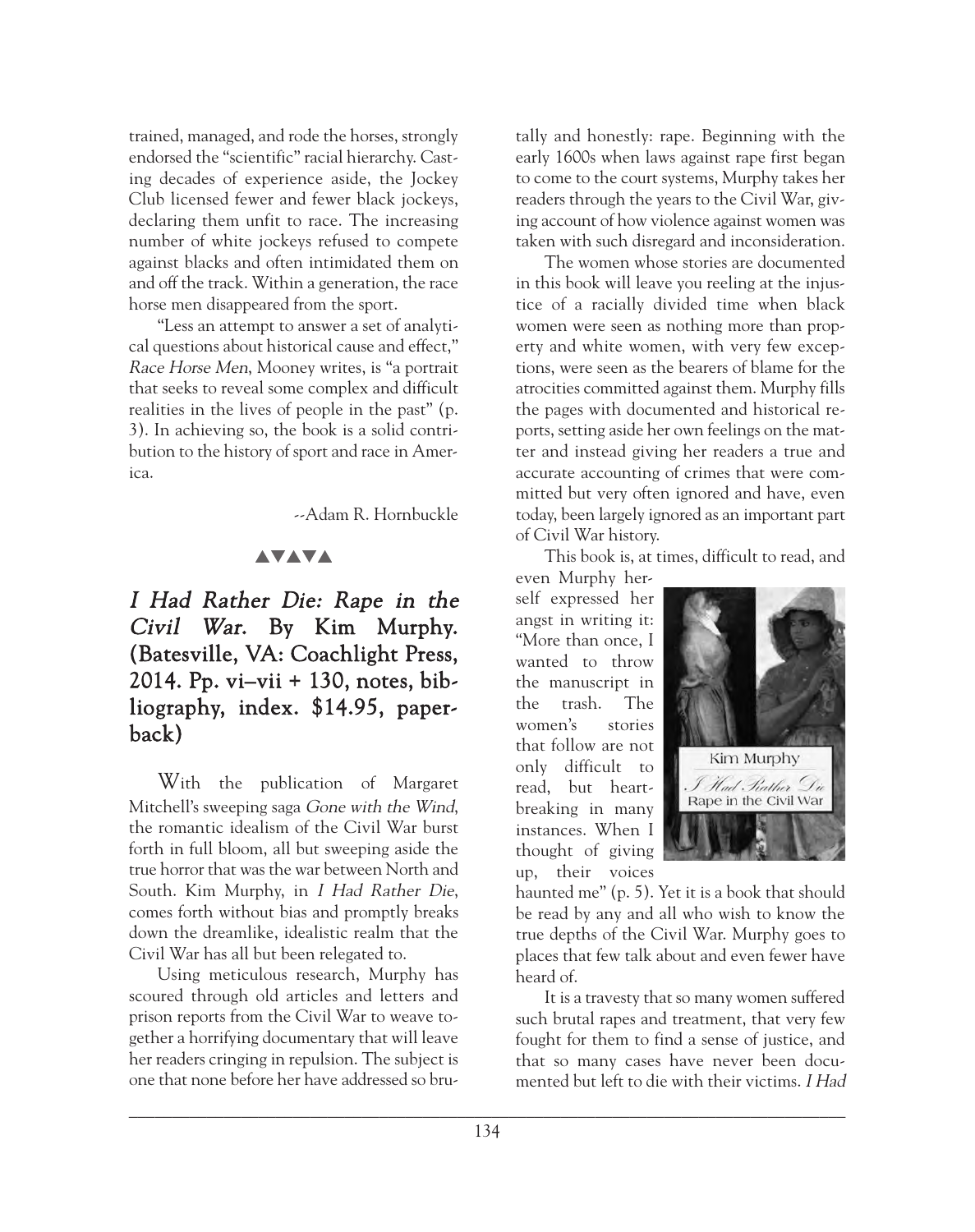Rather Die brings these women's stories to life. Murphy, with her research and her straightforward documentation, has done something that many of the women of the stories could never do: she has brought the horrors enacted against them to light and she has given them the voices they did not have when they were alive.

Not only bringing light to the atrocities committed by soldiers against women during the Civil War, Murphy also brings to the front the injustice with which sentencing was carried out during this time. Women had to prove beyond doubt that they had done everything possible to fight off their rapists. Over half the men sentenced were black, and they were sentenced to death while the rapists who were white were, more often than not, given lenient punishments. Black women were property and as such were, the majority of the time, unable to accuse their attacker(s) and see justice done. White women, unless they were of wealthy and influential families, were seen as temptresses and accomplices in the crime. Female children as young as ten years were raped, and heads were turned the other way. "During the Civil War era, even a ten-year old girl could have been viewed as partly responsible for tempting men" (p. 129). Often times the crimes were brushed off as nothing more than propaganda with which to terrify women.

I Had Rather Die is compelling and heartbreaking but enlightening and necessary. Murphy does not discriminate against race or sex. She provides facts and leaves it to the reader to discern between justice and injustice. For lovers of true history and the ones who want to know the parts of history that are often considered too taboo to speak of, this is one book that comes highly recommended.

--Brook Biggs

#### **AVAVA**

Learning from the Wounded: The Civil War and the Rise of Ameri-

## can Medical Science. Shauna Devine. (Chapel Hill, NC: University of North Carolina Press, 2014. Pp. ix–x + 272, appendix, notes, bibliography, index. \$31.50, hardcover)

While it is unclear today exactly how many deaths occurred during the American Civil War, current research points to approximately 750,000 lives of soldiers lost as a direct result of the conflict. When contrasted with the current population in the United States, a loss of 7.5 million lives would have the equivalent impact today.

More shocking than the number of dead is the fact that roughly two-thirds of the men losing their lives died not from injuries suffered in combat but rather from disease. Many of these men died from preventable diseases that now appear only in the United States as mild childhood ill-



Learning from the Wounded The Civil Wa l the Rise of Americ an Medical Scien SHAUNA DEVINE



nesses or in third-world countries due to a lack of effective sanitation. Ranging from measles and pneumonia to dysentery and typhoid fever, many diseases ravaged units before they ever entered combat. Even successfully surviving an encounter with the enemy did not mean that men escaped the ravages of illnesses that swept camps, especially if one received a wound.

Much of the blame for these diseases and their impact on the war effort can be placed on the officers in charge of medical efforts for the army. The prewar medical establishment had few regulations and required even less training, allowing many unqualified individuals to prac-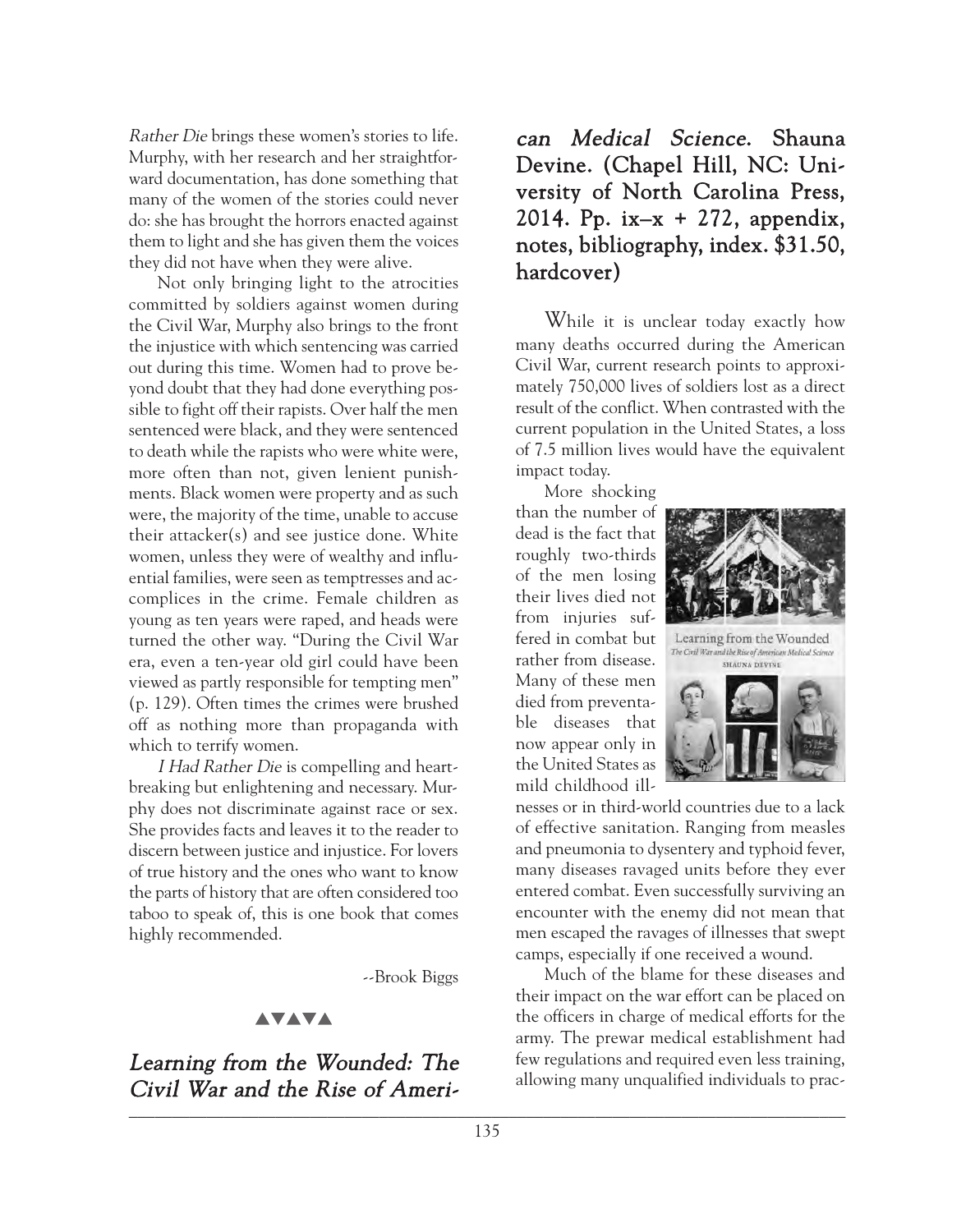tice medicine. While field commanders should receive some of the blame for ineffective leadership contributing to terrible sanitation conditions, untrained and inexperienced doctors also negatively impacted the disease rates, especially early in the war.

Shauna Devine's new work Learning from the Wounded: The Civil War and the Rise of American Medical Science traces how these doctors created a new field of medical professionals to handle the overwhelming number of cases created by the war. Using a variety of methods, including autopsies, case studies, and the collection of specimens, the lessons learned reached the active surgeons in the field who quickly put them to good use.

The massive number of battle casualties and the large number of patients suffering from any number of diseases that passed through northern military camps provided doctors ample training and research opportunities. The lessons learned during the war were put to good use and provided a base for post-war medical training and research. New treatments for cholera, as well as preventative measures, were utilized immediately after the end of hostilities, with great effect.

Dispersed through the text are photographs of patients taken during or after their treatment using the methods being developed. Not for the faint of heart, these illustrations graphically display the scope of the injuries that men suffered in battle when struck by large, slow moving lead projectiles and the difficulty that surgeons faced when treating these wounds. Graphic descriptions of medical procedures and the sometimes gruesome outcomes that followed these operations are also included in the text.

The detailed index, extensive notes, and expansive bibliography all help readers use the work and will prove to be useful to researchers. The only drawback to the title is the lack of information about Confederate medical efforts. While Devine is upfront about the Union focus of this work, hopefully she will continue the work begun here and create a similar title that

details military medicine in the South during the war.

An extremely detailed and well-researched title, Learning from the Wounded would be a great addition to the collection of any historian interested in the evolution of medical care, especially in a military setting. It would be less useful to anyone who has only a casual interest in the Civil War or those researchers who do not focus on Union war efforts.

A welcome addition to the field of Civil War medical books, Devine's work will soon be a staple for anyone doing serious research in the field.

--David Sesser

## **AVAVA**

Yankee Dutchmen Under Fire: Civil War Letters from the 82nd Illinois Infantry. Trans. and ed. by Joseph R. Reinhart. (Kent, OH: Kent State University Press, 2013. Pp. ix–xii + 193, epilogue, notes, bibliographic essay, index. \$31.66, hardcover)

With Yankee Dutchmen Under Fire: Civil

War Letters from the 82nd Illinois Infantry, Joseph R. Reihnart adds to his already impressive list of collections of Civil War missives from German immigrants fighting for the Union, giving further voice to and insight into an understudied but significant element of



the forces who served the United States during  $\overline{a}$  ,  $\overline{a}$  ,  $\overline{a}$  ,  $\overline{a}$  ,  $\overline{a}$  ,  $\overline{a}$  ,  $\overline{a}$  ,  $\overline{a}$  ,  $\overline{a}$  ,  $\overline{a}$  ,  $\overline{a}$  ,  $\overline{a}$  ,  $\overline{a}$  ,  $\overline{a}$  ,  $\overline{a}$  ,  $\overline{a}$  ,  $\overline{a}$  ,  $\overline{a}$  ,  $\overline{a}$  ,  $\overline{a}$  ,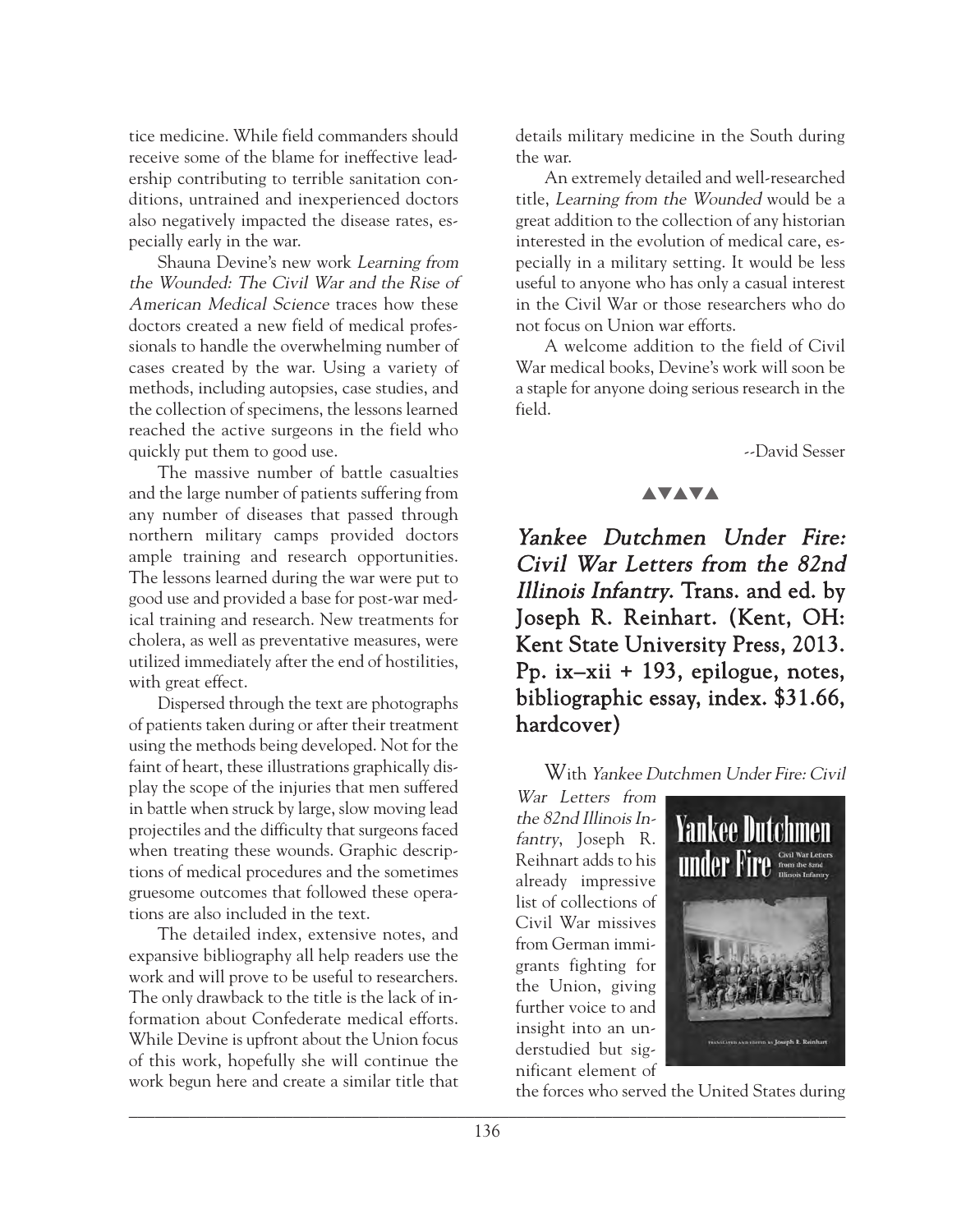its greatest crisis. The book contains a total of fifty-nine letters, thirty of which were published in newspapers (which Reinhart classifies as "public" letters) and twenty-nine "private" letters, most written by five officers in the regiment and many of which were translated by the author. As can be expected, the "private" letters tend to be more frankly opinionated and offer insights into the interpersonal dynamics within the regiment—which were not, to say the least, harmonious.

The 82nd Illinois was the second unit from that state recruited by Col. Friedrich Hecker, a veteran of the German revolutions of 1848–49 who had come to America following their failure. Nine of its companies were composed of Germans (Company I, consisting of Scandinavian immigrants, joined the regiment later), and one, Company C, was recruited from Chicago's Jewish community, making the 82nd "one of only two regiments in the entire Union army containing a company of Jews" (p. 2). The regiment fought at Chancellorsville and Gettysburg before transferring west to serve in the Atlanta Campaign and in Sherman's March to the Sea and fighting in the closing battles in the Carolinas. The 82nd Illinois Infantry, which had 850 men when it mustered in, would lose 102 men in combat and 60 to disease during the course of the war. Only about 30 percent of those who mustered in with the regiment in 1862 were still there to muster out in 1865, with many having left service because of sickness or wounds, or by desertion.

The letters reflect the issues that the 82nd faced as a primarily German outfit that had to deal with the prejudice of nativist Americans, such as an episode in the training camp at Camp Butler, Illinois, when a newly arrived regiment confronted Hecker's troops, its colonel cursing the officer of the day as a "good d—d saucy dutch son of a b—" before placing the entire 82nd under arrest (pp. 31-2). Nor was the regiment immune to internal dissent: a pair of letters describe a kerfuffle when a German was appointed second in command of the Scandinavian company, which led its captain to write Illinois Governor Richard Yates for relief, contending that it was "necessary for anny [sic] officers in this comp. to [k]now the Scandinavian language because two-thirds can't speak English and hardly none German" (p. 65). Other letters deal with cultural issues that were largely unique to German units, such as a September 2, 1862, plea to "Send beer in special trains, much beer, and your name shall be emblazoned in golden letters in the memories of our soldiers, and a Te Deum would ascend to the heavens after receipt of the barley juice" (pp. 36–37).

Many of the letters describe the battles in which the 82nd Illinois fought, including the one at Chancellorsville, Virginia, in which the Union's heavily German 11th Corps was surprised and driven back by Confederates under General Thomas "Stonewall" Jackson. Friedrich P. Kappelmann described the battlefield to his parents: "The wounded were lying around everywhere and the dead of both sides were lying like cut glass [sic], one without a head, another one with both legs gone, the entrails were hanging out of another man, still another without his arms. The bullets were flying like during a hailstorm" (pp. 77–78). Editor Reinhart convincingly refutes the accusations made after Chancellorsville that the Germans in the 11th Corps were responsible for that battle's disastrous results, and the butcher's bill for the 82nd reflect the regiment's hard fighting: Hecker's troops lost 155 men killed, wounded and missing, the second highest regimental loss in their division. As one anonymous soldier of the 82nd Illinois wrote in a letter to the Illinois Staats-Zeitung, "Our regiment conducted itself well, better than most others. What we lacked was only a general" (p. 74).

Rudolph Müller, an officer and close friend and confidant (and future son-in-law) of Hecker, wrote twenty-one of the letters and they provide windows into the internal dynamics of the 82nd Illinois. Müller was frequently catty in his remarks about other officers in the 82nd in letters he wrote to Hecker after the lat-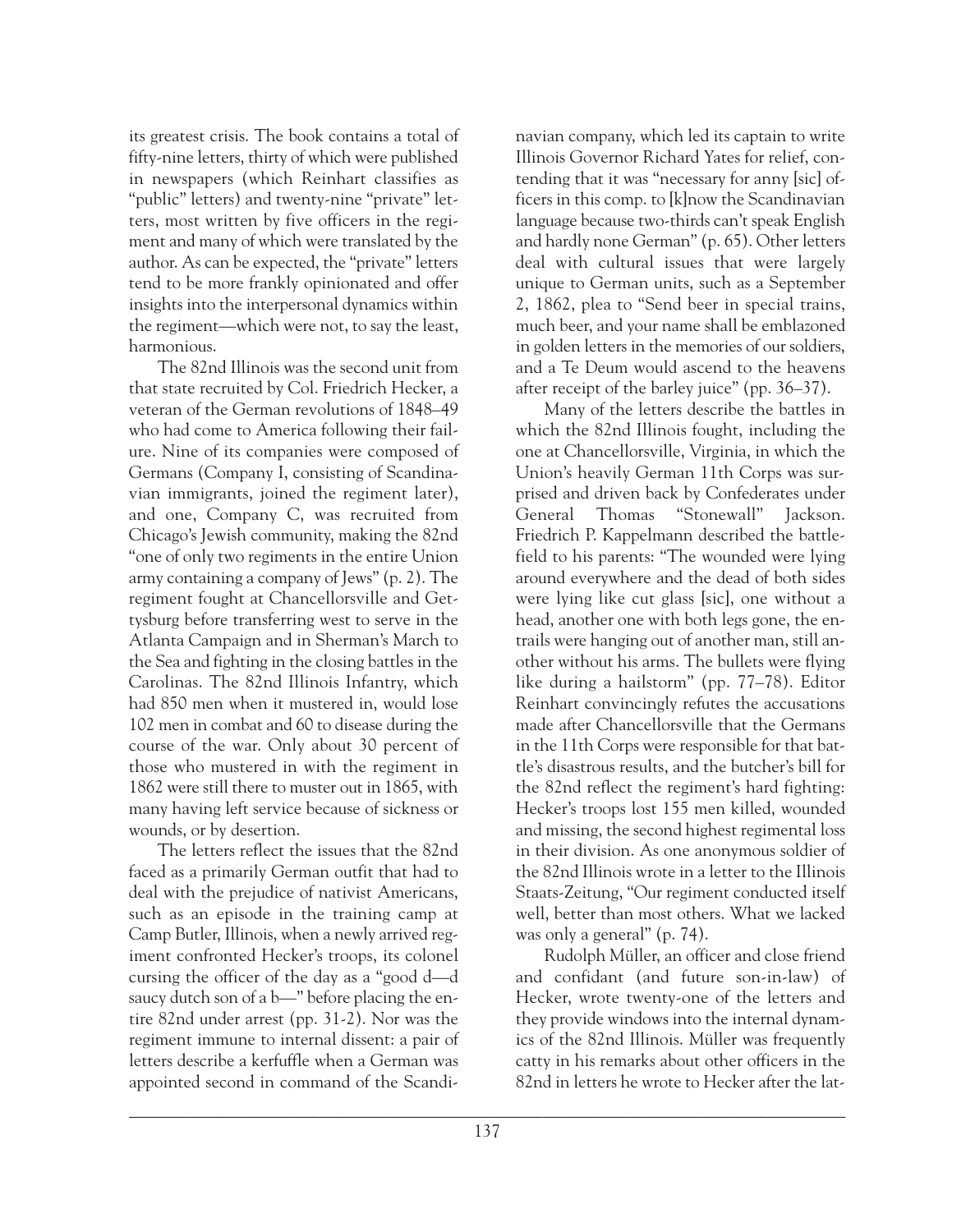ter had left the regiment. He was particularly disdainful of the Jewish officers in the 82nd Illinois, especially Lt. Col. Edward S. Salmon, whom he called "the Creole from Jerusalem" (p. 113) and "the popularity-seeking blister" (p. 162); in a letter from Atlanta in 1864 he complained "You should see what goes on here just like a synagogue" (p. 154). Müller does provide excellent accounts of the 82nd's battles and marches, and gives praise—sometimes begrudgingly—to his fellow officers when they deserve it.

Reinhart does a good job of providing context for the periods of the war in which the letters were written, and his endnotes flesh out the narrative nicely. He also includes an epilogue in which he tells what happened to the letter writers later in life, including one man who had a habit of marrying and starting families without divorcing his previous wives, which caused many problems for the latter when they later sought military pensions. My main complaint with Reinhart's editing is his frequent and not always necessary insertion of bracketed corrections such as Reb[el] (p. 134) and Art.[illery] (p. 135), which are clear in the context of the letter in which they appear, and repeating "Chattahoochie [Chattahoochee]" three times in two paragraphs (pp. 144–45). These insertions detract significantly from the narrative flow of the letters.

With those few concerns aside, Joseph Reinhart does a fine job in arranging and interpreting the letters of German-born soldiers in a regiment that saw action in some of the major campaigns in two theaters, and this book is a must-read for both avocational and professional Civil War historians. I will close by agreeing completely with Reinhart's conclusion to Yankee Dutchmen Under Fire: "The dearth of published information about the motives, opinions, and combat and other experiences of members of the largest ethnic group in the Union army is regrettable and deserves much more attention from historians and other scholars. The task will not be easy. . . . Regardless, the fruits of such efforts would be immeasurable" (p. 202).

--Mark K. Christ

#### **AVAVA**

Liberating Language: Sites of Rhetorical Education in Nineteenth-Century Black America. By Shirley Wilson Logan. (Carbondale: Southern Illinois University, 2008. Pp. xi + 134, notes, bibliography, index. \$32.68, paperback)

At least once a semester, a graduate student in either my rhetorical theory or composition theory course will ask, "Where are the African-

Americans in the history of rhetoric?" Because many of the textbooks on the history of rhetoric either have a very small sampling or a limited consideration of the contributions to rhetoric by African-Americans, I often point out resources that can help "fill in



the gaps" in the history of American rhetoric. I now have a new valuable resource for my students.

Liberating Language: Sites of Rhetorical Education in Nineteenth-Century Black America by Shirley Wilson Logan is that new resource. Dr. Logan's study presents an overview of "the rhetorical activities that African Americans pursued across the nineteenth century . . . how people learned rhetoric as they lived their lives" (p. 132). Logan seeks to answer the question, "Where did nineteenth-century black rhetors learn to speak so effectively?" In order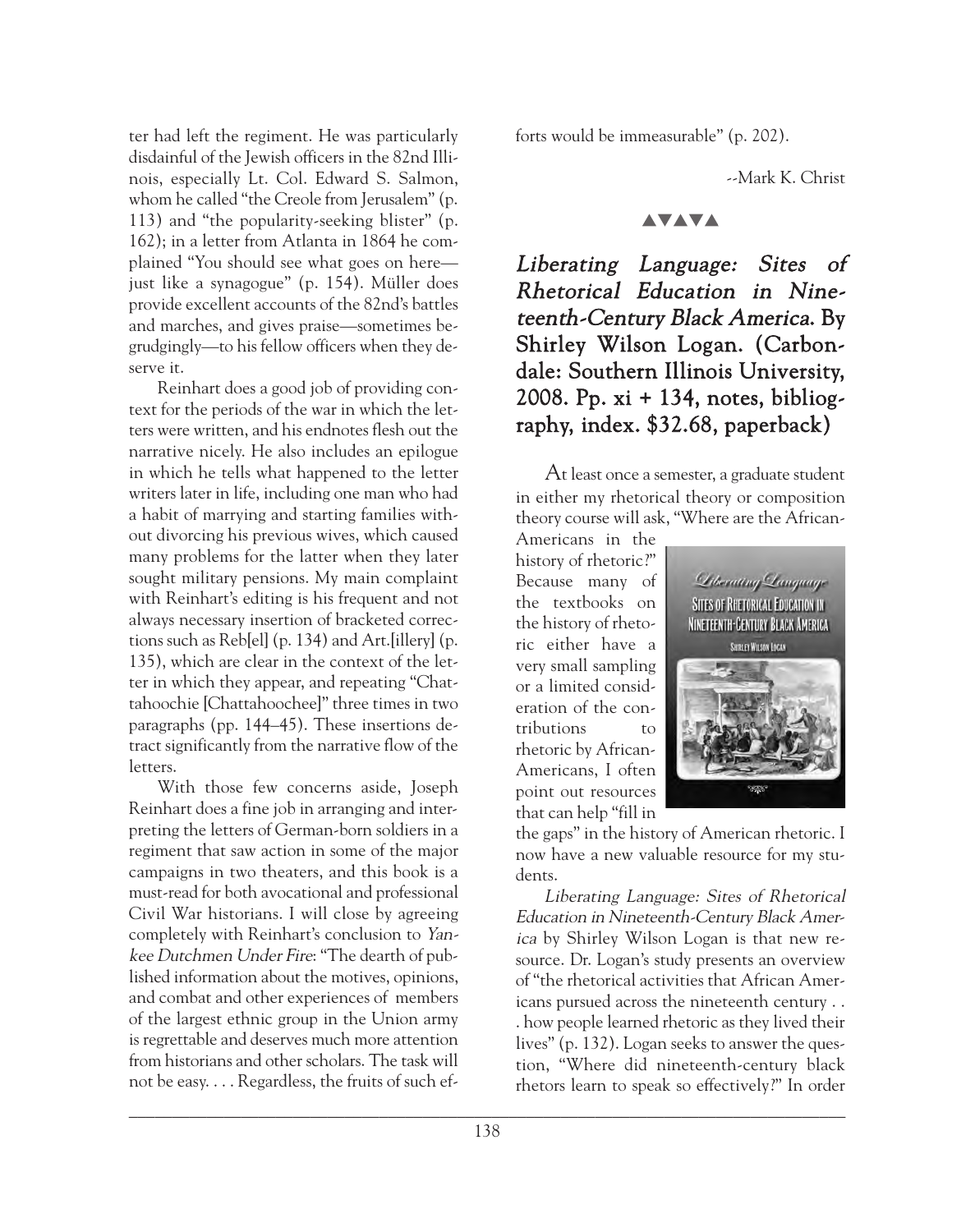to answer that question, she explores rhetorical education outside the classroom, and shows how the constraints imposed by racial discrimination and segregation actually created opportunities for blacks to learn the art of rhetoric as an effective communication, social, and political tool.

Professor Logan first explores what she terms "free floating" literacies—sites of rhetorical education utilized by black Union soldiers on the battlefield, in the lessons of the pulpit, and in the industrial workplace. These examples help to illustrate how scholars must consider nontraditional educational spaces to better understand how people gain literacy and rhetorical skills. In the second section of the book, Logan traces the role of self-education for African-Americans in the nineteenth century. Logan effectively analyzes the implications for rhetorical education found in the diaries of such rhetors as Charlotte Forten Grimké, Ida B. Wells, and Charles W. Chesnutt to illustrate how a desire for self-improvement and broader racial empowerment contributed to rhetorical training. Logan then continues her examination by exploring the roles that literary societies and the Black Press played in the education of black rhetors.

What makes *Liberating Language* so engaging is Logan's reliance on the words and experiences of many of the great black rhetors of the time as primary sources. Not only do her examples help to support her argument about the value of rhetorical education, but reading the works of these individuals brings the power and skill of their rhetoric to life for the modern reader.

Liberating Language is a well-researched, engaging, and exciting look at a part of rhetorical history that has not gotten the attention it deserves. This book will find appreciative audiences in many corners of academia and with the general reading public. Logan's work enhances our understanding of history by uncovering hidden notions of literacy while also placing these activities within the context of the prevailing

rhetorical theories of the era. It clearly shows how even though black rhetors were separated from their white counterparts, they were also very aware of the history and developments of rhetoric during their time. For rhetoricians and scholars of rhetorical theory and history, Logan has given us a text that adds richness and diversity to the study of nineteenth century western rhetoric. It is a welcome addition and a complement to any discussion of the western rhetorical tradition. Logan's text is also an excellent starting point for further research into the educational systems of the time and also into important figures, rhetors and rhetorical works of African-Americans during an important period in our nation's history.

Lastly, even though Logan's work is concerned with rhetorical education of the past, I could not help but to see implications and applications for the present and future of black rhetorical education and literacy. In her conclusion Logan writes: "the most effective rhetorical education seemed to occur in sites when the exigence created a heightened need to communicate, when there was collective effort among a broad range of people, and when there was an element of pleasure and gratification in the process" (p. 134). Present-day scholars of rhetoric and composition must remember that literacy is defined in many ways, including nonacademic and nontraditional forms. Our students come to us with valuable literacies and rhetorical skills they have developed in their homes, in their communities, in their work, and in their play. The academy doesn't have exclusive rights as a site of rhetorical education. Liberating Language reminds us of that fact and encourages the idea of freeing ourselves to bring those other literacies and rhetorics into the classroom. It is a book I enjoyed reading and one I will enjoy introducing to my students of rhetoric and composition.

--Earnest L. Cox

**AVAVA**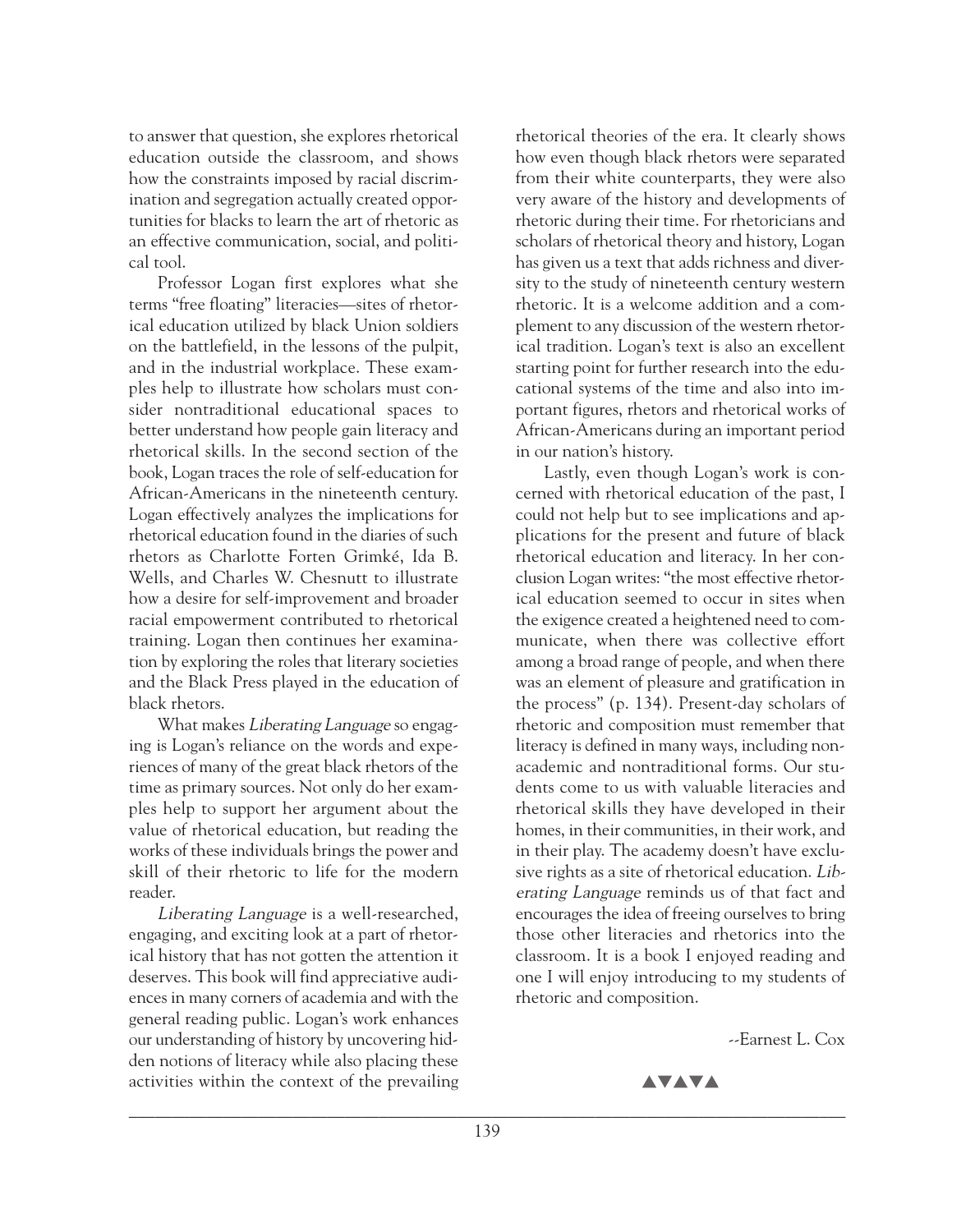Educating The New Southern Woman: Speech, Writing, and Race at the Public Women's Colleges, 1884–1945. By David Gold and Catherine L. Hobbs. (Carbondale, IL: Southern Illinois University Press, 2014). Pp. 188, bibliography and index. \$40.00, paper)

In Educating The New Southern Woman: Speech, Writing, and Race at the Public Women's Colleges, 1884-1945, David Gold and

Catherine L. Hobbs's archival history project portrays a detailed, rich, and complex narrative of southern women's education during the post-Civil War era through the conclusion of WWII. While previous scholarship has focused on northern women's higher edu-



cation in America, Gold and Hobbs's decision to investigate southern women's education expands contemporary understandings of female education "while avoiding the romanticism, presentism, and simple binaries that sometimes characterize representations of the South" (p. 13).

The book focuses on eight southern public colleges originally founded for white women: Alabama College for Women (now University of Montevallo), Florida State College for Women (now Florida State University), Georgia State College for Women (now Georgia College and State University), Mississippi State College for Women (now Mississippi University

for Women), North Carolina College for Women (now the University of North Carolina at Greensboro), Oklahoma College for Women (now the University of Science and Arts of Oklahoma), Texas State College for Women (now Texas Woman's University), and Winthrop College (now Winthrop University). To be noted, today, all eight colleges have become co-educational.

During the period of 1884-1945, these eight schools serve as an enlightening and historically important institutional artifact illuminating larger national trends, "including the shift from an agrarian society to an industrial one; the land-grant impetus and the democratization of education," to name a few (p. 3). These trends provide additional insight into the modernization of the South and its negotiations amongst a "socially diverse constituency" (p. 3). Each chapter in the book highlights the shifting histories southern education grappled with throughout the South's economic, social, and political evolution.

Chapter one articulates the impetus for southern states establishing public women's colleges. All eight southern colleges shared explicit intentions "to train [female] students for both domestic and professional spheres" and were founded to serve women of modest economic means, an important distinction from private, expensive, and often-elite northern all-female institutions (p. 22). Gold and Hobbs note the rhetorical strategies of faculty and administrators at these colleges who continually negotiated between "the [liberal] purposes of education and the proper public and professional roles of women," the latter of which were frequently upheld by legislators, parents and populaces (p. 27). With these tensions apparent, the authors find that "southern public women's colleges both made use of and reacted against traditional tropes of femininity as they negotiated a place for themselves and their students in the emerging new South" (p. 8).

Both chapters two and three focus on the explicit educational instruction women re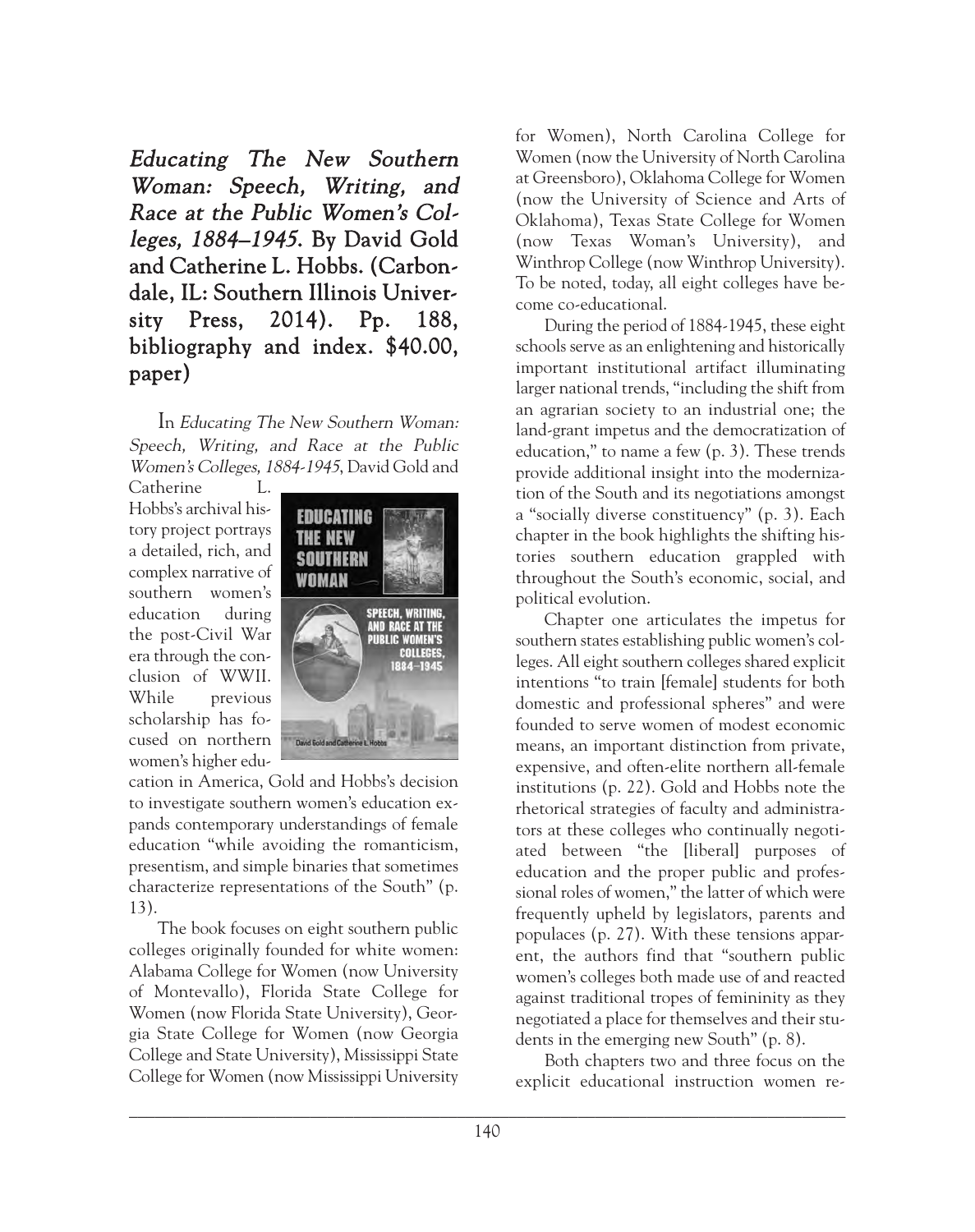ceived at these eight southern colleges. The role of writing instruction is examined in chapter two. While teaching traditional notions of writing, such as correctness in expression, instructors also advocated "a social view of writing," encouraging public and contemporary forms of writing (p. 36). Chapter three examines oratorical education and elocutionary rhetorics. Similar to instructor encouragement to pursue social aspects of writing, instruction in public speaking "helped women learn to present themselves in public and became a solid foundation for graduates who entered careers or engaged in civic activities requiring public speech" (p. 9). Interestingly, Gold and Hobbs note the rhetorical evolution of public speaking. While spoken rhetoric was traditionally viewed as a male skill, especially in the era of Aristotle, the focus on elocution at southern women's public institutions shifted assumptions of rhetoric's use and began to associate public speaking as a more feminine skill.

Chapter four examines the professional training women received at these southern colleges as well as the ways rhetoric and writing influenced women's career decisions. Writing and speaking were traits important not just for preparing future teachers, but rhetorical skills were also necessary for success in home economics and business. Many southern women receiving degrees in home economics went on to work as extension agents creating and distributing information on products for farmers. These southern colleges and their vocational missions continued to impact women's professionalization during this era.

Chapter five addresses the role, or rather, the absence of a racial presence at these colleges. The authors stress a historical understanding of the absence of race at these institutions, reminding the reader "these schools . . . were [originally] established as both separatist and segregated institutions for white women" (p. 10). And while there is evidence of these female students adopting a "Lost Cause" rhetoric, Gold and Hobbs's analysis of their

writing reveals a level of complexity to attitudes of race at these colleges. To be sure, student attitudes towards race did not remain stagnant (p. 124). While their writing reveals a level of romanticism in an antebellum past and the privileges of a plantation lifestyle, evidence in their writing also points to a layer of critique against such romanticism, particularly pointing to the lack of economic, political and social mobility for women during such times. The authors are quick to assert that such evidence does not erode the racism that clearly did exist at these colleges. Most important is that this chapter calls on future scholarship to further complicate the relationship between race and female education, pushing for "a more complicated picture of white women's education history than has been previously acknowledged" (p. 131).

As the book concludes, Gold and Hobbs reflect on the legacy of the public women's colleges. In their reflection, the authors find particular connections between the role of administrators and their potential impact on the role of rhetorical education at institutions. Pondering the significance of administrative work and rhetorical studies, Gold and Hobbs leave the reader with a series of questions, found on pages 139–40. It is by ending with these questions that readers are left to continue future scholarship on the intersections of rhetoric, archival history, and education.

--Maria Novotny

## **AVAVA**

Muzzled Oxen: Reaping Cotton and Sowing Hope in 1920s Arkansas. By Genevieve Grant Sadler. (Little Rock: Butler Center Books, 2014, Pp. 358. \$23.95, paperback)

A compilation of letters written by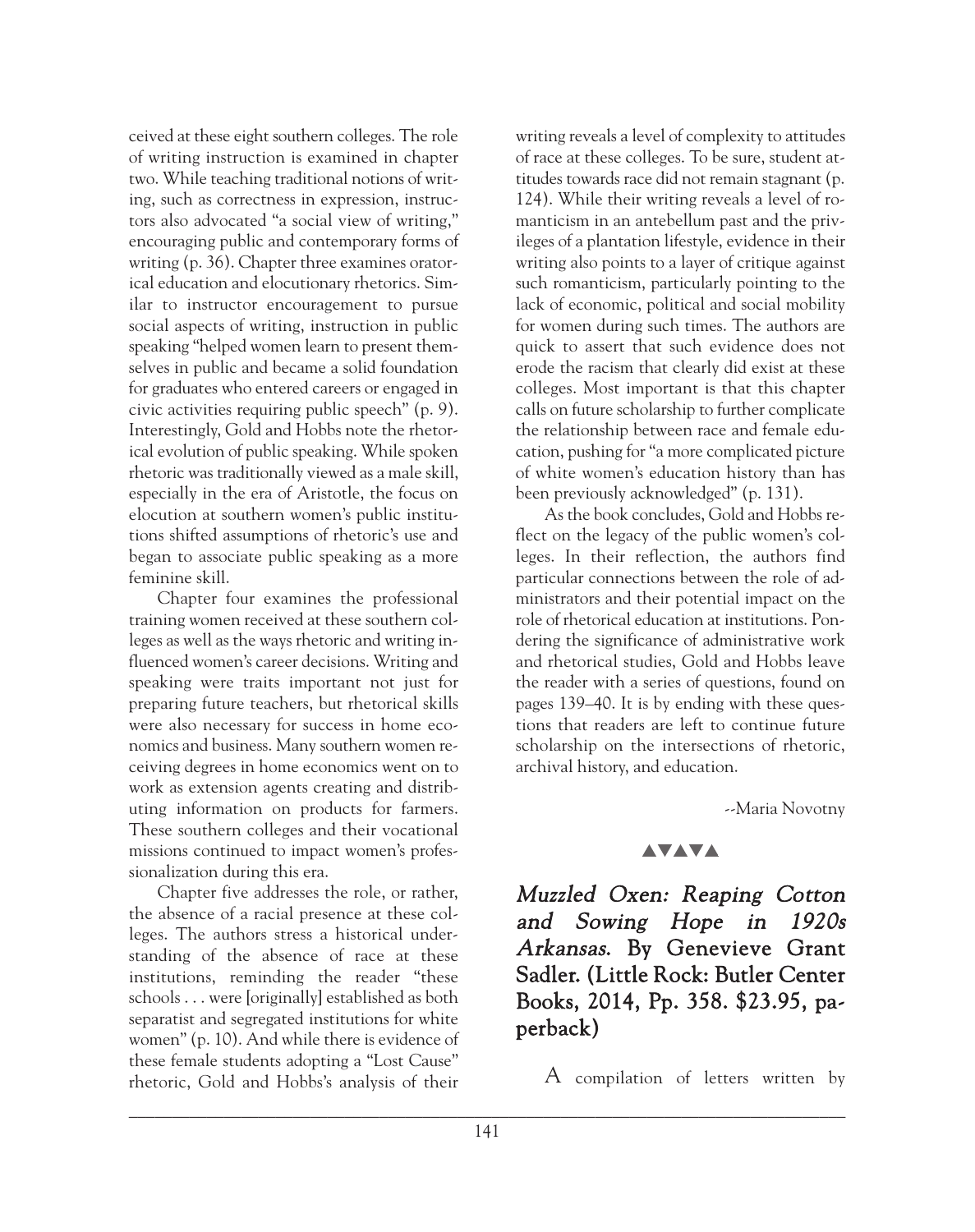Genevieve Grant Sadler and edited for publication by her son Gareth Wayne Sadler, this work offers a vision of Arkansas rural life from 1920 to 1927. Genevieve Sadler, a California girl, married Wayne Sadler whose family had deep roots in the rich soil of Arkansas's cottongrowing river bottoms. The Sadler family had moved to Santa Cruz, California, in the early 1900s leaving their farmlands in Arkansas to the oversight of several tenant farming families. In 1920, fearing the property was being neglected, the Sadler family made a six week automobile journey back to Arkansas. Wayne, Genevieve, their two young sons (Jimmy and Donnie), Wayne's mother (Nancy Sadler) and his brother (Henry) were returning to resume a rural farming life at Sadler's Bend near the banks of the Petit Jean River in northwestern Conway County, a life for which Genevieve and her two sons had almost no knowledge.

For the next seven years as she struggled to meet her life's new challenges, Sadler's numerous letters written to her mother in California chronicled her experiences, views, and reactions to rural life in 1920s Arkansas. As such, these letters offer a useful but somewhat subjective "outsider's" view of a wide range of the realities of the meager existence of tenant farmers and sharecroppers and an equally subjective portrait of the lives of landowners and those living in nearby towns. All of this makes for a fascinating read, but lacks the contextual basis and thoroughness of understanding to render this work a suitable analytical, historical study. Nonetheless, if the reader accepts its monotone view and its rather one-sided understanding of its subject, this work offers powerful insights.

Sadler's letters reveal her initial shock as she encountered Southern rural culture. First, she was amazed by the close connection people had to their family heritage and their veneration of past generations. Then, she was truly caught off guard by the lack of cleanliness and the constancy of dust and dirt in the towns, the houses of rural residents, and with the people. Her shock continued as she first met the family

farm's overseer and his wife and viewed their home. Shabby, rundown, poorly outfitted with little furniture, and surrounded by various discarded bits and pieces of yard trash, Sadler struggled to maintain a polite posturing while seeking privately



to understand why people lived in these conditions. Referring to herself as a "rebellious, homesick woman, my eyes seeing little good in anything around me," Sadler was "surprised to find that I was beginning to feel eager . . . even willing to put my shoulder to the wheel in helping Wayne to have a good trial at his heart's desire, farming here in Dixie"(p. 73). She cleaned and refurbished their small house, planted a large garden, canned food for winter use, read to and taught her sons, and began to visit with other women seeking to understand their lives and how they coped with crushing poverty and its ramifications.

Even as Sadler began to settle into her new life, the book continued to register her horrified reactions to the poor diet of the tenant farmers, their lack of proper medical care, their birthing and death practices, the dreadful state of their country schools, and their relationship to their mules, horses, and farm stock. Her writings also speak of the lives of African-Americans, country church socials, camp meetings, singings, and everyone's omnipresent interest in and concern over the price of cotton and weather conditions.

The descriptions of the individuals she observed are perhaps the most thoroughly honest portions of the work, especially her firsthand view of 1920s rural tenant farmers. "They were thin and sunken-eyed . . . looked tired, and they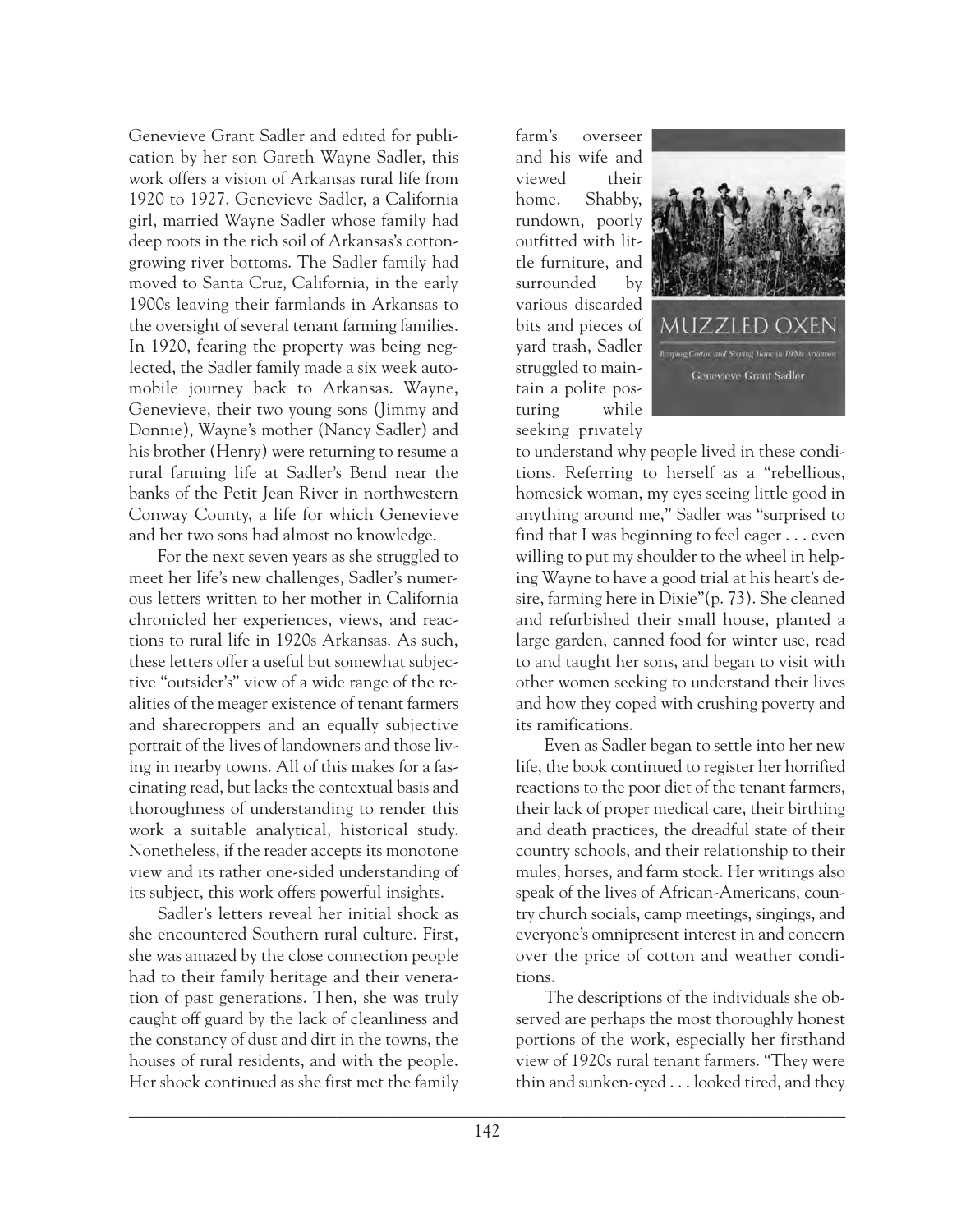were tired, showing a lassitude in their every movement. When they walked they slouched. . . . Even their drawling voices, so slow and easy, were also the outcome of general debility" (p. 350). Sadler continued, saying that she was tired of "the expressionless faces, the twisted mouths turned down at the corners, indicating a seeming soul-sadness that enveloped both mind and body" (p. 351). This work also offers significant insights into the lives of poor rural women during the 1920s, and the careful reader is able to discern some of the reasons for the gender disparity that was particularly prevalent in rural areas. "I saw Lidy Cowder standing there in the door with seven children in sight. All the children looked half-starved. . . . Lidy seemed like an old woman now. Her hair hung in strings around her face. Her clothes were torn and her feet were still bare. . . . Yes, Lidy had lived, to have another baby each year" (p. 354).

The only part of this work that seems unnecessary appears in the first chapter and details the Sadler family's month long stay on Mt. Nebo near the town of Dardanelle immediately after they arrived in Arkansas. While offering an insight into Genevieve Sadler's unrealistic understanding of her new location and a few interesting perspectives on Mt. Nebo social life in 1920, this chapter has nothing to do with the Sadler's rural farming experiences. The book would have been stronger and organizationally more tightly developed had this long portion in the first chapter been omitted.

While presenting a useful, earnestly written first-hand vision of 1920s Arkansas rural life, this book is incomplete and un-objective, as the title itself indicates, as it compares poor farm laborers to muzzled oxen. Although it begs for additional factual information to counterbalance its romanticized view of a highly complex, multi-layered subject, nonetheless this book offers the general reader a highly comprehensible work capable of rendering great enjoyment.

--Mildred Diane Gleason

## **AVAVA**

Swift to Wrath: Lynching in the Global Historical Context. Ed. by William D. Carrigan and Christopher Waldrep. (Charlottesville, VA: University of Virginia Press, 2013. Pp. 236, contributors, index. \$39.50, cloth)

On January 26, 1921, tenant farmer Henry Lowery was brutally murdered on a plantation in rural Mississippi County, Arkansas, having been chained to a log and slowly, sadistically roasted in front of a crowd of about 500 people, including his wife and children. Reports on the lynching circulated widely in the United States, not surprising given the attempt by many in Congress to pass an anti-lynching bill, but the Lowery lynching was also covered by newspapers as far away as Japan—and this at a time when news distribution was more challenging than at present and when there was no shortage of comparable cases of violence in the aftermath of the Great War. However, as the contributors to Swift to Wrath reveal, there were reasons aplenty for the world to take an interest in American lynching.

First off, there have been analogues to

A merican-style "rough justice" across the globe and through the ages. The first half of Swift to Wrath examines "lynching" as manifest outside the United States, starting with the ancient Near East, where, according to Scott Morschauser, xenophobia and violence were closely

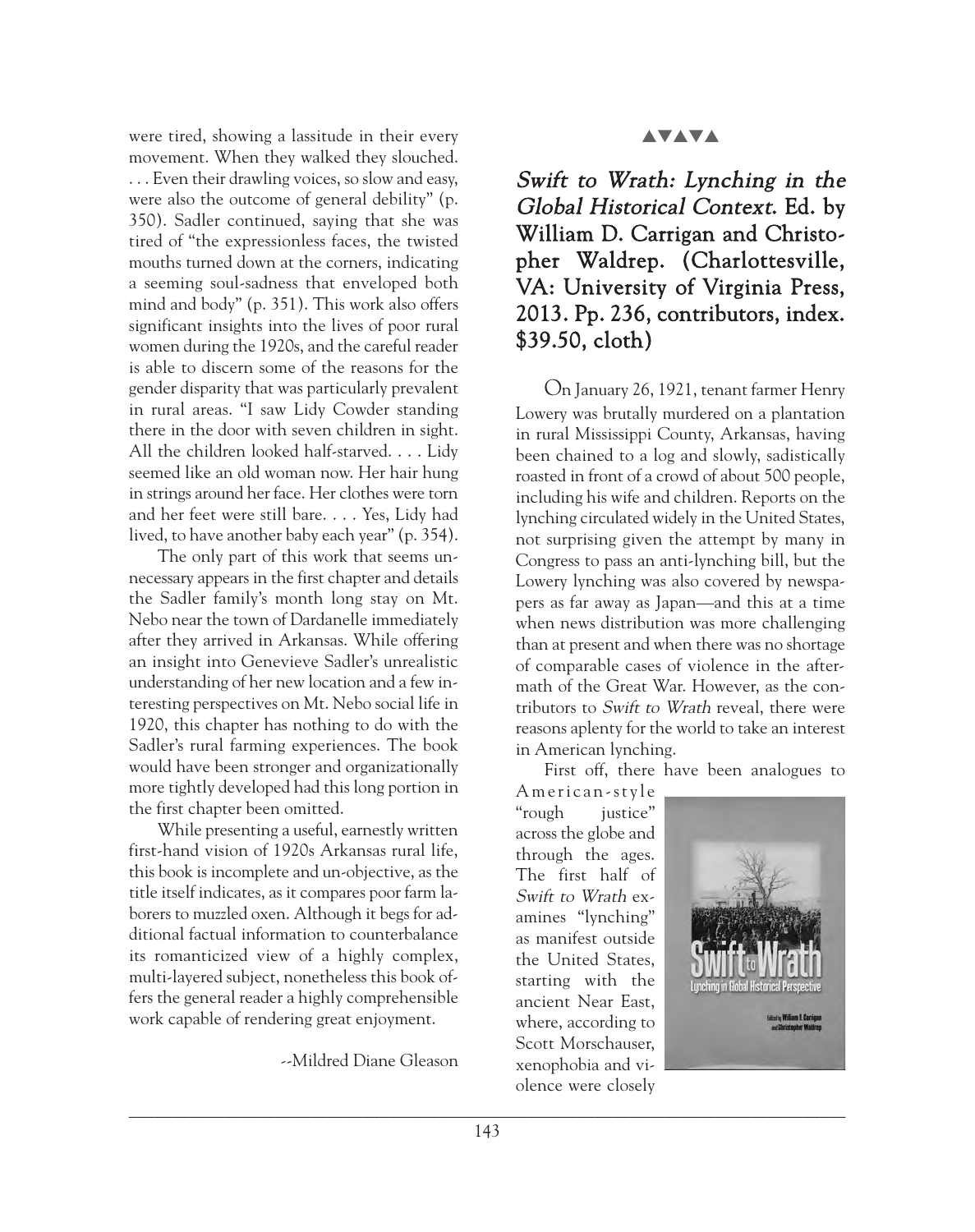related and where "retribution for a crime by the injured individuals or groups rather than by the state was sometimes sanctioned" (pp. 25– 26). Brian P. Levack tackles the persecution of suspected witches from the sixteenth century to the present day, finding that anti-witch violence, "just like the lynching of African Americans, has been inspired by the perceived threat represented by subordinate and marginalized segments of the population" (p. 64). William D. Carrigan and Clive Webb explore the many reasons that lynching declined in New Mexico, particular the role of official complaints from the Mexican government, while Joël Michel and Rachel Monaghan explore analogues to lynching in France and Northern Ireland, respectively. In each contribution, the authors are careful to avoid one of the pitfalls discussed in the introduction: "Using the word lynching to describe mob violence can obscure historical context, even imply that neither time not geography matters by suggesting that there is a universal human behavior that can be objectively understood outside time and space" (p. 7).

The second half of this volume examines how American lynching, especially its most virulent anti-black manifestations, was interpreted by an international audience. First, Robert Zecker sifts through Slovak-language newspapers and finds that reports of lynching were often presented to immigrants with little sympathy for the victims, for "these accounts invariably characterized black self-defense itself as illegitimate" (p. 143). British public debates on lynching, as revealed by Sarah L. Silkey, ranged from an abhorrence of mob violence that allowed the British to cast themselves as more morally and culturally sophisticated, to a romantic view of the American West and its need for swift justice; moreover, the Tory Party, during the early 1800s, "cultivated middle-class anxieties about the potential spread of American lawlessness to England in an attempt to rally opposition to further proposed British democratic reforms" (p. 164). Fumiko Sakashita uses the January 25, 1942, lynching of Cleo Wright in Sikeston, Missouri, as a launching pad for her broader investigation of both how the Japanese used American lynching as a propaganda tool and how African-Americans' views of Japan developed before and during World War II; most notably, Japan "intentionally employed racial themes particularly targeting African Americans to justify Japan's war to liberate the colored races from Western colonialism. Nothing served this purpose better than lynching" (pp. 195–96). Closing out the volume is Meredith L. Roman's chapter on the Soviet uses of lynching, illustrating how, before the rise of Nazi Germany, anti-black violence in America was viewed as the most defining feature of Western capitalism.

For many readers, the first half of Swift to Wrath might seem to struggle a bit with its attempt to present analogues to lynching from other places and time—the comparisons never seem quite apt, occasionally bleeding over into the realms of feuds, vendettas, or terrorism. (Of course, lynching could entail all three of those—and was certainly a form of terrorism.) But this may be a function of the rhetorical power of the word "lynching" and the images it automatically calls to mind. Jens Meierhenrich, in Genocide: A Reader (2014), called upon scholars to study forms of violence related to genocide so as to have a better sense of the broader spectrum of atrocity, in part to be able to evaluate ostensibly marginal cases in a more informed manner, and scholars of lynching might likewise take such advice and work to understand lynching not as a defined category but a spectrum of violence. In this respect, the first half of the book functions quite well, though the second part probably proves more relevant to the Mississippi Delta region—after all, there was a significant Slovak community in Prairie County, Arkansas, and Kenneth Barnes published an article in the Autumn 2010 issue of the Arkansas Historical Quarterly on the subject of black Arkansans seeking inspiration from Japan before World War II. That said,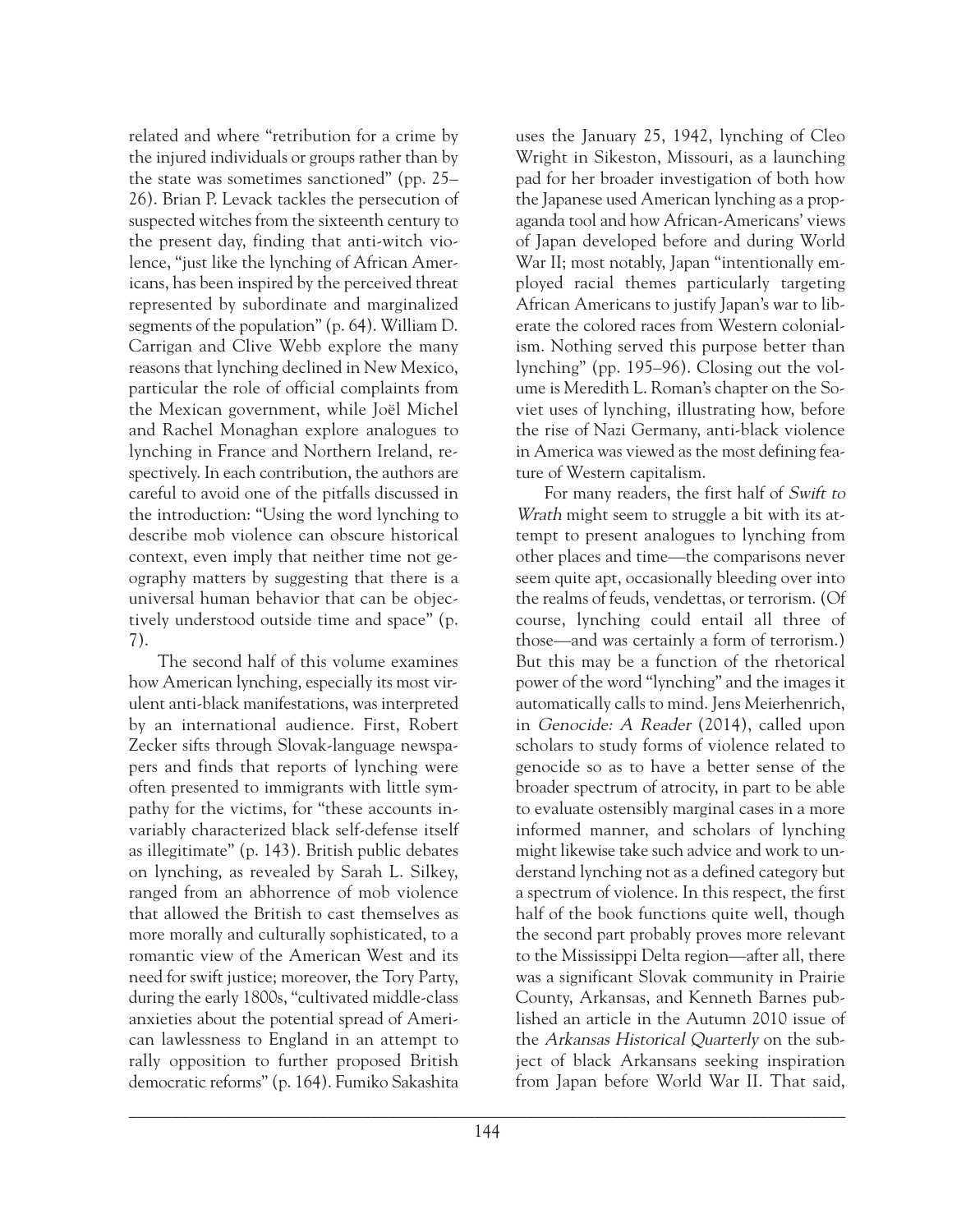both halves of Swift to Wrath work to expand the context in which we consider American racialized violence. How might our own perceptions change if we understand these mobs acting on a global stage and within the broader context of human history?

--Guy Lancaster

#### **AVAVA**

# Trouble in Goshen: Plain Folk, Roosevelt, Jesus, and Marx in the Great Depression South. By Fred C. Smith. (Jackson, MS: University Press of Mississippi, 2014. Pp. vii–xi + 146, notes, bibliography, index, \$60, hardcover)

- The impalpable sustenance of me from all things, at all hours of the day; . . .
- The similitudes of the past, and those of the future
- The glories strung like beads on my smallest sights and hearings—on the walk in the Street, and the passage over the river;
- The current rushing so swiftly, and swimming with me far away;
- The others that are to follow me, the ties between me and them;
- The certainty of others—the life, love, sight, hearing of others

#### Walt Whitman, an excerpt from Crossing Brooklyn Ferry

Whitman's poem about the individual augmented by the crowd, his imagination of how the past shapes and connects us to the present and future—and, tellingly, all set on an elemental river—has always expressed for me the core reason to study history. Clinical study of history will not lead to avoiding mistakes in quite the way George Santayana famously quipped. But if one pays careful, cultivated attention, exploring the past in richness of context might attune us to our need for others and for our places, and do so in ways that might help us sense or limn rupture, and thereby situate us to face the future together, in strength, and with emotional bonds renewed.

Reading Fred C. Smith's Trouble in Goshen: Plain Folk, Roosevelt, Jesus, and Marx in the Great Depression South made me think of "Crossing Brooklyn Ferry" because Smith's emotional connection to the "plain folk" of the Mississippi Delta is manifested on each and every page, just as Whitman's was on display so long ago. Smith's textured and detailed book, written largely from sifting through the papertrail gumbo that are public-records archives pre-

served from America's bureaucratic expansion in the 1930s, will not allow the reader to lose sight of the importance of reestablishing human, affective connection with the people of the Delta whose names we have never known but who are as ele-



mental to our very selves as the river itself has been. Professor Smith might well say that the possibility of those in our region of the nation replenishing our moral community depends upon breathing life back into these threads of historical connection. If so, I would agree.

"Goshen," of course, is an Old Testament reference to a fertile swath of the Nile Delta reserved for Joseph's people by God, where the chosen Israelites could ride out the famine years afflicting Egypt protected from poverty. Goshen, then, is an apt metaphor for the central subjects of Smith's history, which are three planned communities conceived and developed to help the struggling chosen of our own Delta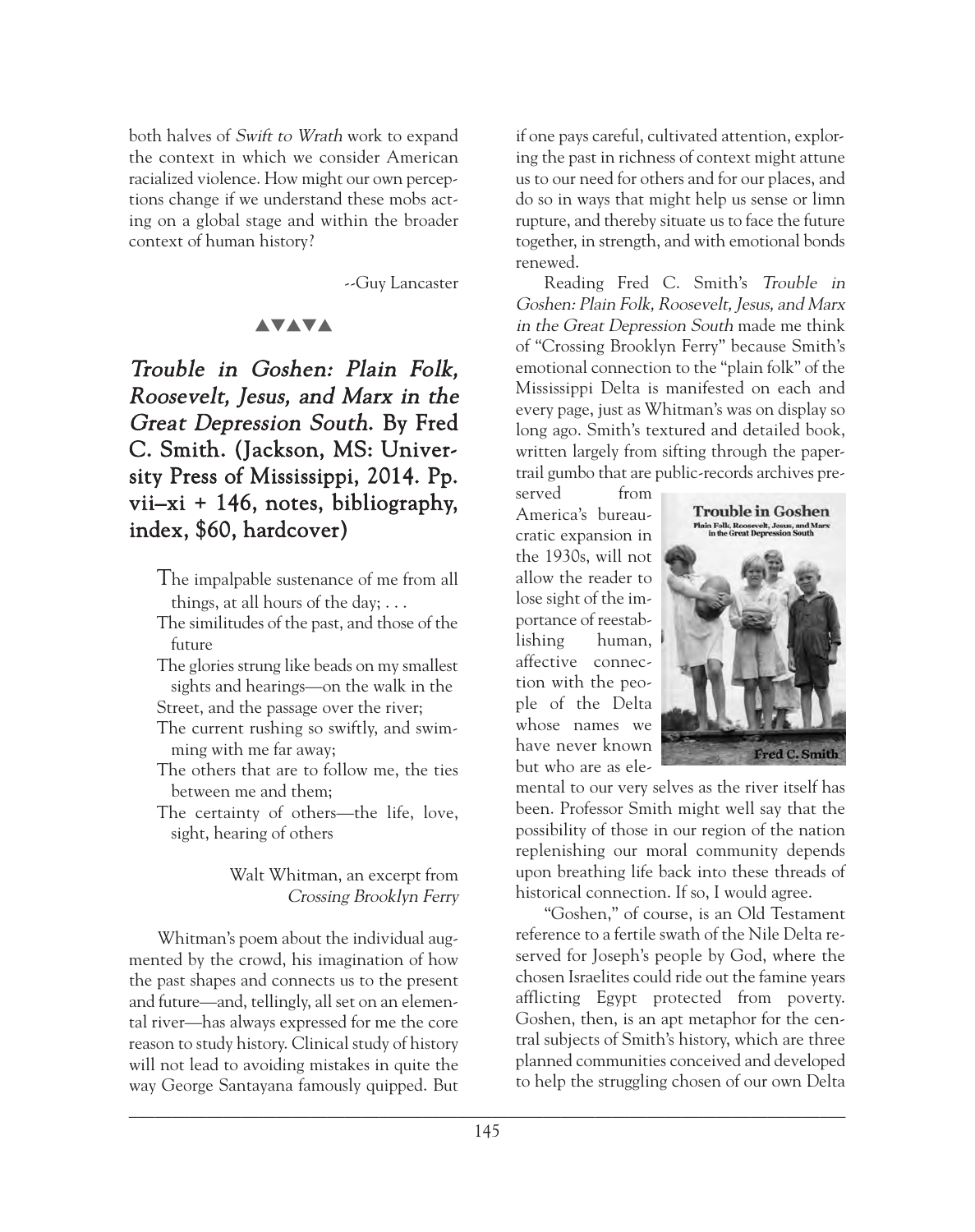persist in the midst of the famine-like Great Depression. The fact that the Tupelo Homesteads in Tupelo, Mississippi, the Dyess Colony in eastern Arkansas, and the Delta Cooperative Farm of Bolivar County, Mississippi, did not work like the original Goshen evidently did does not lessen the impact of the metaphor, for Smith's goal is not to stretch that metaphor to contortion but to help us recapture the sense of peril then facing our chosen people and to appreciate the sense of promise these three social experiments held for those who had lost almost everything but their dignity.

The thesis of Trouble in Goshen is that through the Depression, and as the plain folk (an admittedly elusive term to define both with respect to class and to race) encountered Roosevelt, clung to Jesus, or were introduced to Marx, these common women and men became akin to the heroic, maintaining their diminishing social status and self-respect even as their Goshens collapsed in the bureaucratic infighting born so often of scarce resources captured by venal politicians. The operative motif throughout is that figures like Harold Ickes, Secretary of the Interior, or Carl E. Bailey, Governor of Arkansas, or the Christian Socialists who resisted necessary critiques of American exceptionalism—wittingly or not—undermined the democratic actions and blunted the common-sense voices of the plain folk who deserved better than they got and who should have been given more control over their lives and livelihoods. Tragedy there was, but the human spirit overcame.

There is not space here to recount the details that are the backbone of this fine, yeoman's work of history. Comparing and contrasting two state-planned communities (Tupelo and Dyess), and one undertaken as a modern socialist experiment (Delta Cooperative Farm), must not have been easy because the structure of the project introduces a rather vast thematic array. But, given the book's thesis and motifs, if two wishes about Smith's book could be granted me, they would be first, that greater appreciation be

given to the implications that derived directly from the seriousness of the global crisis in a maturing capitalist order that was the Depression. For instance, even the leaders whose actions can and should be criticized were working in situations that were dire and very likely inexpressibly constrained the concern they could afford to give to these Delta Goshens (a point that is particularly pointed toward Smith's reading of Harold Ickes, who was a remarkable figure in American history). Second, I would have liked to have gotten to know better the plain folk who are the reason for this history, but the voices of these men and women sometimes get drowned out in the details and disagreements in Smith's history, even as they once did in their historical moment. Clearly, introducing this particular irony is not Smith's intention, and the state of the archives combined with scarce academic resources, in all likelihood, make a social-historical wish-list like I offer here enormously difficult. But, as we move toward the future, let me just observe that the social history of the Delta region is a fascinating subject and worth additional study.

That said, Trouble in Goshen remains a spirited defense of the dignity and place of common women and men in our lives, cultures, and histories. Any reader who is interested in making a connection to the rhythms of life in this rich and tragic region of the South will not just benefit from this book, they might find they need it or, perhaps, come to see in this history a similitude that might contribute to the impalpable sustenance of their own historicized selves and communities.

--Scott Lien

#### **AVAVA**

In Remembrance of Emmett Till: Regional Stories and Media Responses to the Black Freedom Struggle. By Darryl Mace. (Lexing-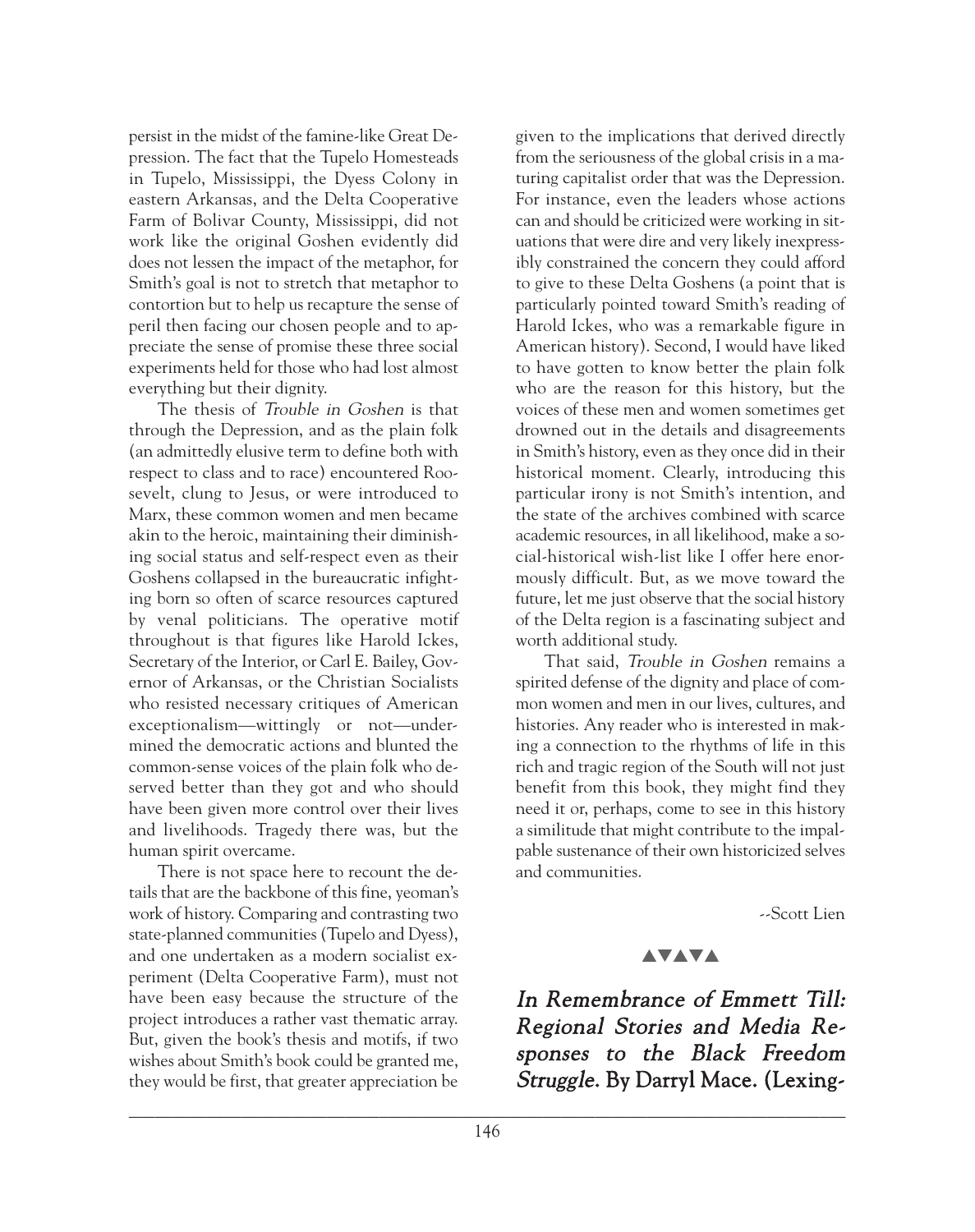# ton, KY: University Press of Kentucky, 2014. Pp. ix–xi + 152, acknowledgements, notes, bibliography, index. \$40, cloth)

In the summer of 1955, fourteen-year-old Emmett Till left his Chicago home to stay with his great-uncle, Moses Wright, in Leflore County, Mississippi. He knew little of the world he had entered, a place synonymous with Jim Crow segregation and white supremacy. When Till stepped inside the Bryant family store on an August day and, according to most accounts, whistled at a white woman, Carolyn Bryant, he likely had no idea of the fateful consequences of his actions. Three days later, Roy Bryant, J.W. Milam, and possibly others, kidnapped Emmett Till, took him to a remote plantation, and brutally beat him, ultimately shooting him in the back of the head. On August 31, 1955, a fisherman saw feet edging out of the waters of the Tallahatchie River and notified Sheriff H.C. Strider. Local authorities attempted to bury the body in an unmarked grave, but Till's mother, Mamie Till-Mobley, intervened, insisting that the child's body be returned to Chicago for a proper burial. Over the ensuing weeks what might have been a local story brewed into a national debate over civil rights and the conditions for blacks living in Mississippi. Before long, Emmett Till had become to many Americans a martyr in the cause of racial justice. Darryl Mace's book In Remembrance of Emmett Till: Regional Stories and Media Responses to the Black Freedom Struggle argues that those living outside the South "took pride in the fact they were not from the state and looked on with voyeuristic fascination" (p. 5). Meanwhile, many Mississippians decried the media spotlight placed on the state as another example of outside agitation.

Mace depicts 1950s Mississippi as a cauldron of racial tension, as "the South on steroids," and as a "grotesque relic of racism, poverty, ruralism, and violence" (p. 5). Focusing on the media response to the Till case—from the first reports of the murder, to its aftermath a half-century later—Mace reinforces the idea

that Till's murder was unique in the annals of American lynching, and that it accordingly shook the nation's conscience. Till was simply too young, too northern, to be ignored as so many other victims had been. While acknowledging that Americans



did not draw their opinions on Till's death solely from media coverage, this book effectively demonstrates that the media primed the public with a particular narrative, emphasizing certain details while excluding others. For instance, national reports, especially those appearing in prominent black newspapers like the Chicago Defender, stressed the savagery of the killing. Local papers throughout Mississippi, though, tended to prime their readers with stories and editorials that typically portrayed Till's murder as a local matter wildly exaggerated by a national media compliant to the agenda of interest groups like the NAACP and, to a lesser extent, the Urban League. Such bifurcated coverage occurred throughout the civil rights movement, yet in the Till case, at every level, the media sustained public interest and shaped the discourse surrounding it.

The Chicago Tribune played a key role in arousing sympathy by focusing on Till-Mobley's emotional and often provocative calls to action. "Someone is going to pay for this," she intoned, "the entire state of Mississippi is going to pay" (p. 27). Other newspapers, with other agendas to pursue, tamped down such statements, choosing the phrase should pay over is going to pay. As Mace suggests, these were not minor discrepancies, but rather evidence that the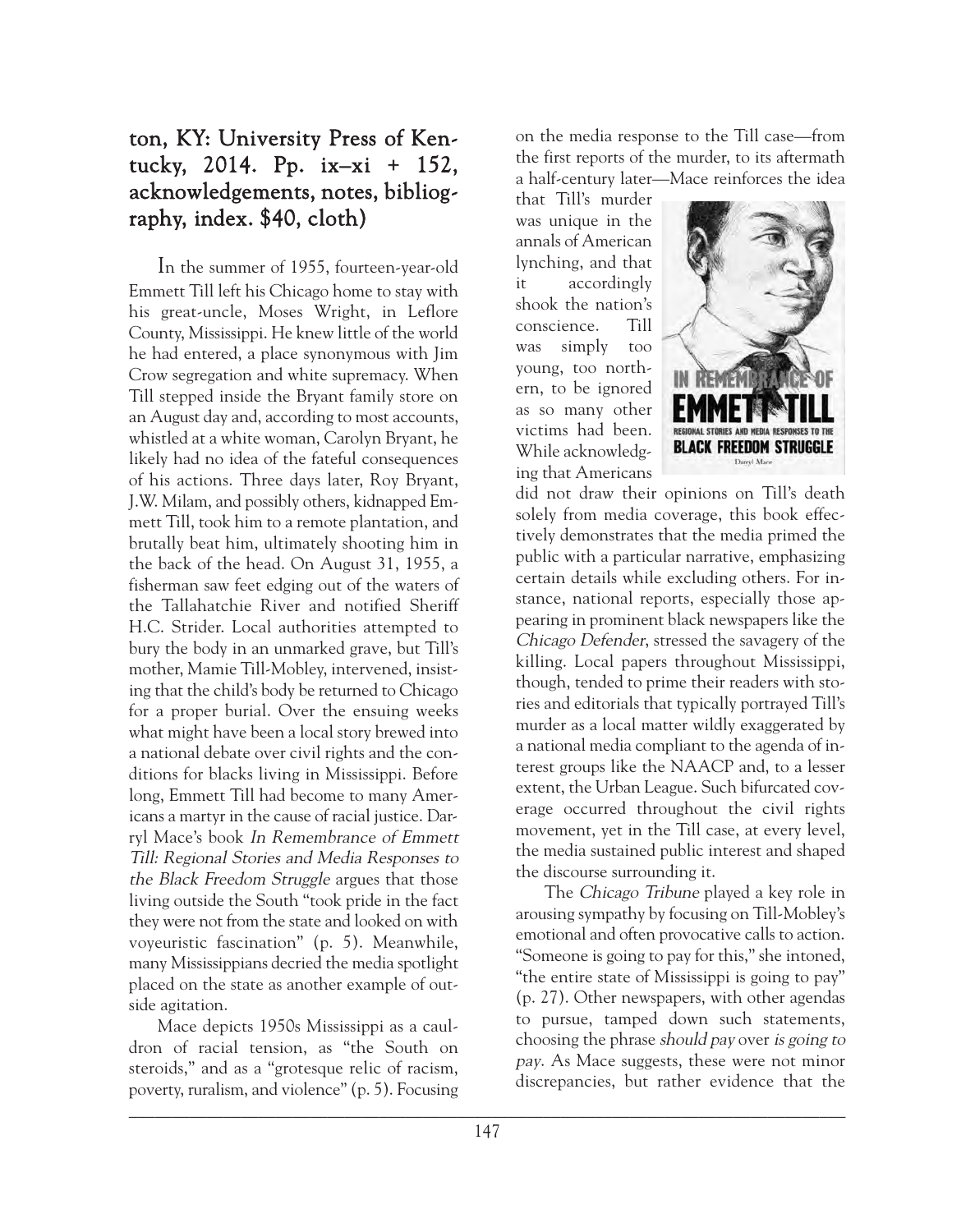media subtly, consistently framed the story in varied ways. Major newspapers like the Washington Post and the Richmond Times-Dispatch propped up half-truths and occasionally outright lies. In one dubious instance, Sheriff Strider tried to cast doubt about the entire affair by claiming that Till's body "looked more like that of a grown man instead of a young boy" (p. 38). The Charlotte Observer took such statements as fact, noting in an editorial that the "whole thing looks like a deal made up by the [NAACP]" (p. 38). In the South, only the black press, led by papers such as the Atlanta Daily World, consistently condemned not only local figures in the Till case but also the broader southern culture and the "mentality of the people who run the state" of Mississippi (p. 39).

As many scholars have noted, the trial of Bryant and Milam was a farce. Mace's work, however, adds great depth to our understanding of the case by demonstrating how media portrayals subtly shaped the public's perceptions. Carolyn Bryant's testimony illustrates this tendency, as journalists worked either to support or to mitigate her statements. The Pittsburgh Post-Gazette noted that "[Till] allegedly climaxed his visit with a wolf-whistle at the slender, attractive brunette" (p. 87). According to Mace, the authors and editors of such accounts deliberately chose words such as climaxed in an effort to sexualize the events at the grocery store, reinforcing negative stereotypes of black males as dangerous predators, no matter the age.

After four days of trial, and just one hour of deliberation, the jury returned a not guilty verdict in the Till murder case. Closing his book with how Emmett Till's story was reshaped and remembered over subsequent years, Mace shows that as the civil rights movement gained further traction in the mid-1960s, the national print media gradually, though never entirely, began to side with the view of those who sought to right the wrongs of the Jim Crow South. Galvanized by their outrage at Till's murder, Americans mobilized to work toward achieving precisely that goal. An important contribution

to civil rights scholarship that combines historical research with media studies, In Remembrance of Emmett Till represents a landmark account of one of the defining moments in America's tortured past.

--Brenton E. Riffel

## **AVAVA**

Hydrocarbon Hucksters: Lessons From Louisiana on Oil, Politics, and Environmental Justice. By Ernest Zebrowski and Mariah Zebrowski Leach. (Jackson, MS: University Press of Mississippi, 2014. Pp. ix–xiii + 184, source notes, further reading, index. \$31.50, hardcover)

Anyone who has spent appreciable time in

Louisiana is aware of the state's many positive characteristics. It is a place where the good times roll—where thousands of tourists come each year especially to New Orleans for Mardi Gras or for one of the many sporting events or conferences which



make the Big Easy their destination. For those merely visiting Bourbon Street in the French Quarter, the experience is exhilarating and not at all like life in the remainder of the state. Drive a few miles from New Orleans and the signs of the pervasive presence of the oil and petrochemical industries is everywhere. In Hydrocarbon Hucksters, Ernest Zebrowski, a for-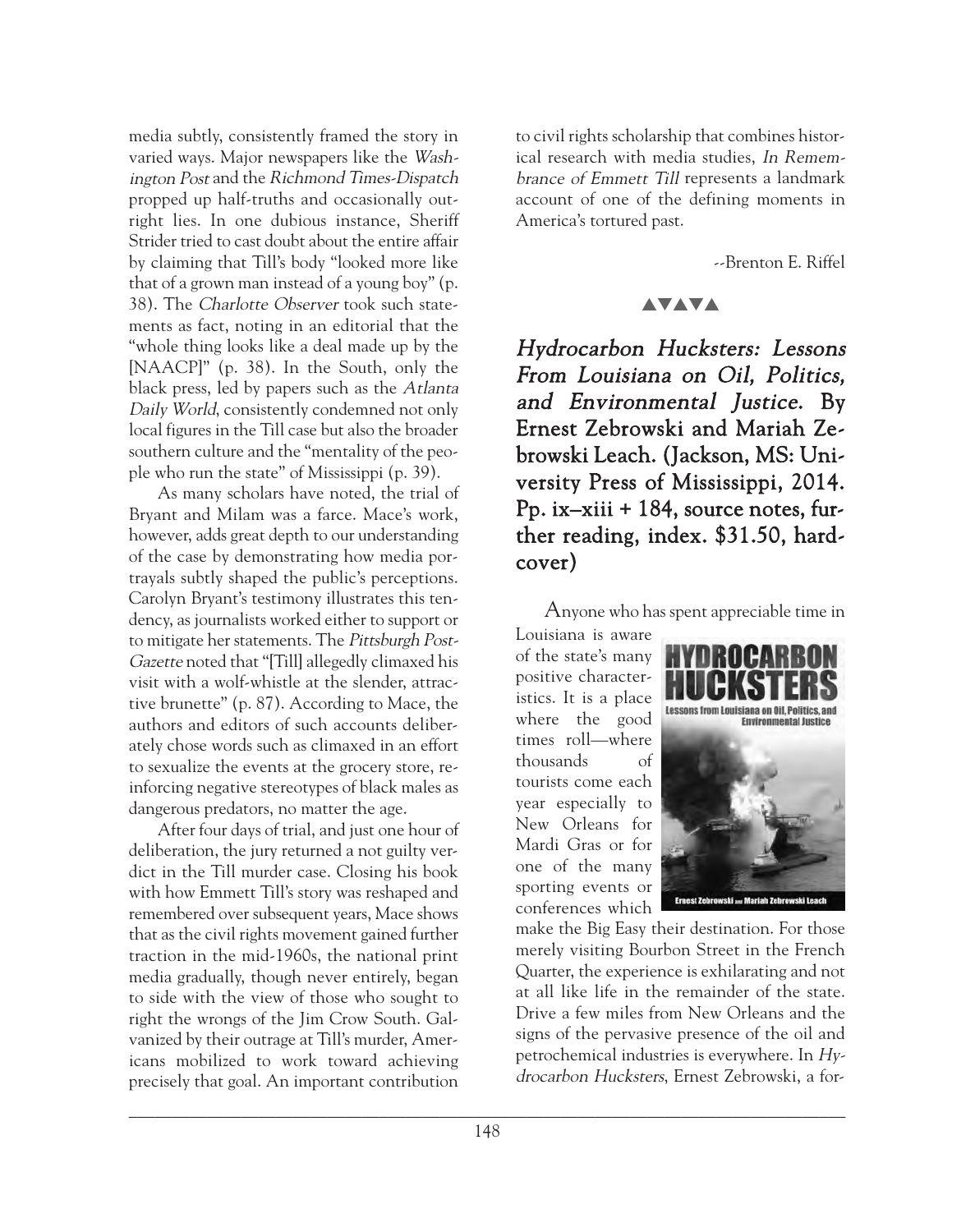mer physics professor, and Mariah Zebrowski Leach, an environmental lawyer, chronicle the unseemly story of how Louisiana became infatuated with oil money at the start of the twentieth century and has never looked back in spite of the staggering environmental consequences of continued drilling and unfulfilled dreams of a better tomorrow.

In Hydrocarbon Hucksters, the authors are left wondering, why, after all of the failed promises from the oil industry over the course of decades, has nothing changed? Initially, the discovery of oil in Louisiana was viewed as a getrich-quick plan in a state which remained mired in rural poverty. Over the years, oil companies have been permitted to drill across the state and beyond its shoreline into the Gulf of Mexico. Enormous quantities of crude oil have been extracted, yet Louisiana remains at the bottom of practically every quality of life measure. Decades of drilling have generated untold sums of money, but that capital does not stay in Louisiana. The vast share of the wealth lines the pockets of a few oil executives while a pittance remains in the state. Despite a mountain of evidence to the contrary, Louisiana politicians continue to push the idea that the oil and petro-chemical industries have a major economic impact on the state—that without them, the state's financial house would collapse. Zebrowski and Leach have dissected every facet of this argument, only to find that at its greatest extent the oil industry employs about three percent of the state's eligible work force (p. 120). If the returns are far lower than believed and the consequences of unchecked drilling and refining so detrimental, then why do Louisiana politicians fight so rabidly in defense of big oil? The not too surprising, yet tragically disappointing, answer is money. Party affiliation is less important in Louisiana than fidelity to oil, but there is clearly an ever-expanding conservative Republican majority in the state. At the time this book was written, Democrat Mary Landrieu still held one of Louisiana's US Senate seats and received a critical review from the authors for her pro-oil voting record. When this review was penned, Landrieu had just recently lost a tough 2014 Senate race to Republican Bill Cassidy, in part, because she was allegedly not doing enough to encourage congressional action on the Keystone Pipeline.

For those who remain abreast of environmental issues, much of what is discussed in Hydrocarbon Hucksters is familiar territory. It is a sad story that has been chronicled in numerous articles and books but rarely put together as comprehensively as here. The deleterious environmental consequences of unchecked drilling have left permanent scars across oil rich portions of the state, while the fallout from the 2010 Deepwater Horizon BP oil spill is still being felt by those who make a living fishing along the Gulf. Of course, big oil spreads its largesse to politicians across the nation thereby ensuring the industry gets a favorable hearing in Washington and in statehouses throughout the country. Things are bad on the national level but nothing compared to the wholesale manipulation of the political process that takes place on the state level in Louisiana. In the Pelican State, according to the authors, a poorly educated and deeply provincial populace believes, despite the incredible evidence to the contrary, that they live in the greatest place on earth. The authors speculate that so many Louisianans love their home state because so few of them have ever been anyplace else. While some Louisianans might take issue with this generalization, it is hard to deny that many in the state turn a blind eye to the shenanigans going on in their backyard and that grinding poverty and poor education is at the root of popular inertia.

In the end, Hydrocarbon Hucksters offers readers a multi-point plan to make things better. Despite the inherent wisdom of these proposals, its success is predicated on fundamentally changing Louisiana's political culture. Few suggestions are offered on how this transformation can be achieved. The authors rightly note that oil is a finite resource that will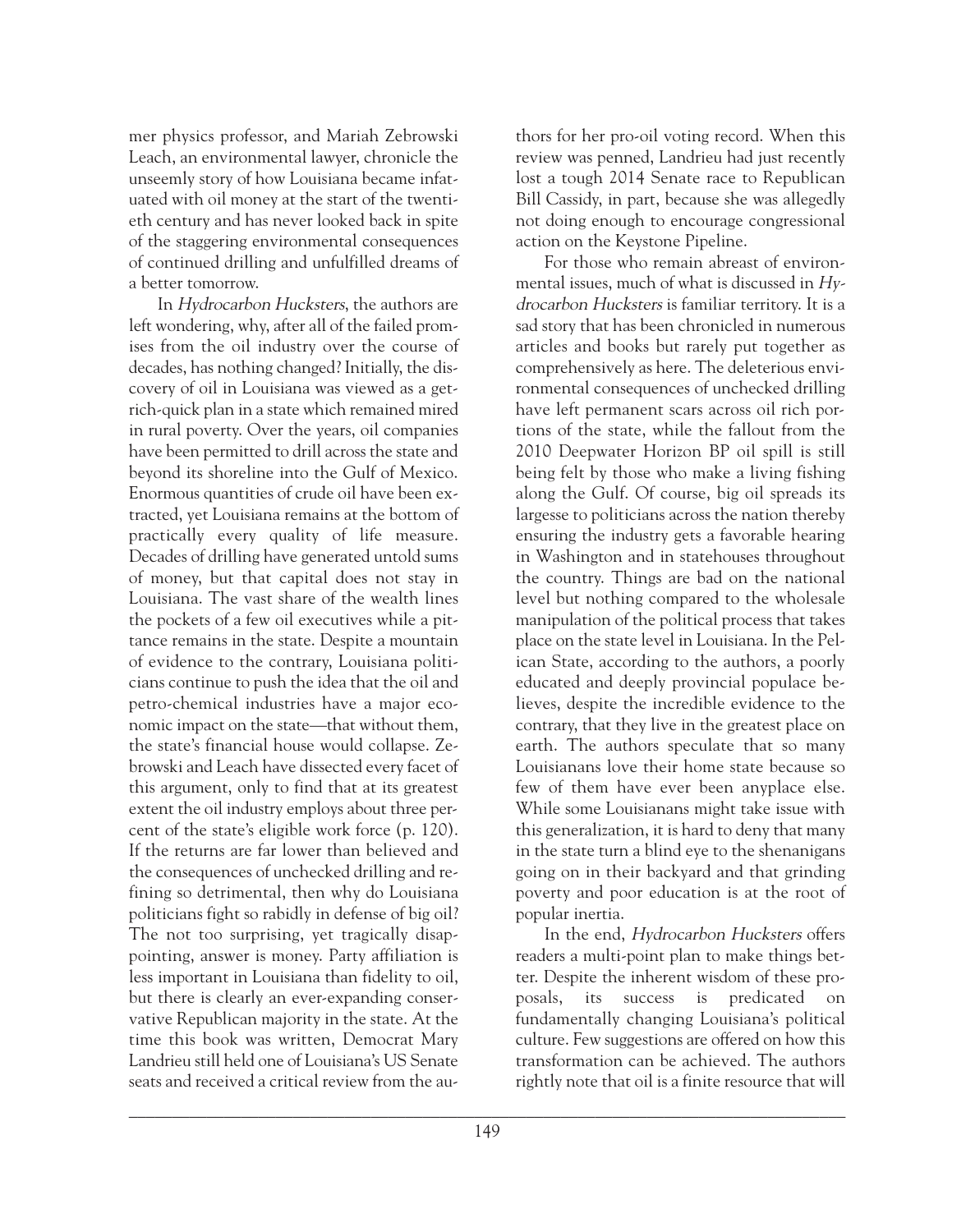one day be unavailable. For many defenders of the oil industry, calls for reform are largely ignored precisely because the good times will come to an end at some point, hopefully in the distant future. Why redirect attention now while there is still plenty of easy and scarcely regulated money to be made? Perhaps most damning of all is how much Louisiana is responsible for its own problems. Oil exists in many locations in America, but most states recognize the need to corral an industry that has not always been known for being a good steward of the environment. In Louisiana, politicians and the people who vote for them have created a political system in which the mere act of questioning the oil industry is tantamount to heresy. If Hydrocarbon Hucksters were distributed to all registered voters in the state it is hard to imagine how things could remain the same. That they will likely never come across the book is symptomatic of the enormous problems that confront Louisiana.

--Keith M. Finley

## **AVAVA**

# Ricky. By J. Boyett (New York: Saltimbanque Books, 2014. Pp. 112. \$12.95, paperback)

Ifirst came to Boyett's work with his previous Little Rock novel, Brothel, the not-toosalacious, thoroughly Arkansas story of a trio of young women who decide to start a house of ill repute and the tribulations they experience because of it. Boyett struck me with his humor and lack of fear when it came to writing, reminding me of John Fergus Ryan with touches of Charles Portis. He avoided the obvious clichés and expectations and went for more realistic, human characters and actions; instead of writing characters as laughingstocks or Southern grotesques, he created vibrant, interesting characters. So I came to his new novella, Ricky, hoping for more of the same. I wasn't disappointed. Ricky is a much darker story. It follows the titular character who has just been released from prison. He was in for armed robbery, and was actually the only survivor of his gang. There's a story there I won't spoil, but that quagmire of guilt and shame is quickly subsumed by more pressing matters. Ricky doesn't really have anywhere to be or anything to do. He goes to visit his sister, who he was very close to. Ricky is drifting, and his sister is his only real lifeline. Even when he was in prison, she kept him going by sending him letters and giving him mental territory to dwell in outside of the cell. Now that he's out everything has changed. His mother has even lost weight and seemingly gotten her life together. All the places he used to go have changed, and the people he used to know are either dead or gone, or are painful reminders of the life he has missed out on.

But almost immediately after he's released, his sister is brutally murdered, which overshadows every other concern in his life. Now, his mother doesn't really want anything else to do with him, and Ricky feels that he has to track down the person responsible. Boyett again avoids the obvious clichés the story could have devolved into—Ricky isn't harassed by the police, for example. In fact, he's mostly ignored by them, which makes him feel even more alienated.

The book is a character study of an alienated, out-of-step young man existing in a liminal state. Something Boyett does very well is

capture Ricky's mental state—from the fugue over his sister's death to his attempts to reconnect with other human beings. Ricky isn't a hero, or even an antihero, in many regards. He's simply someone who has

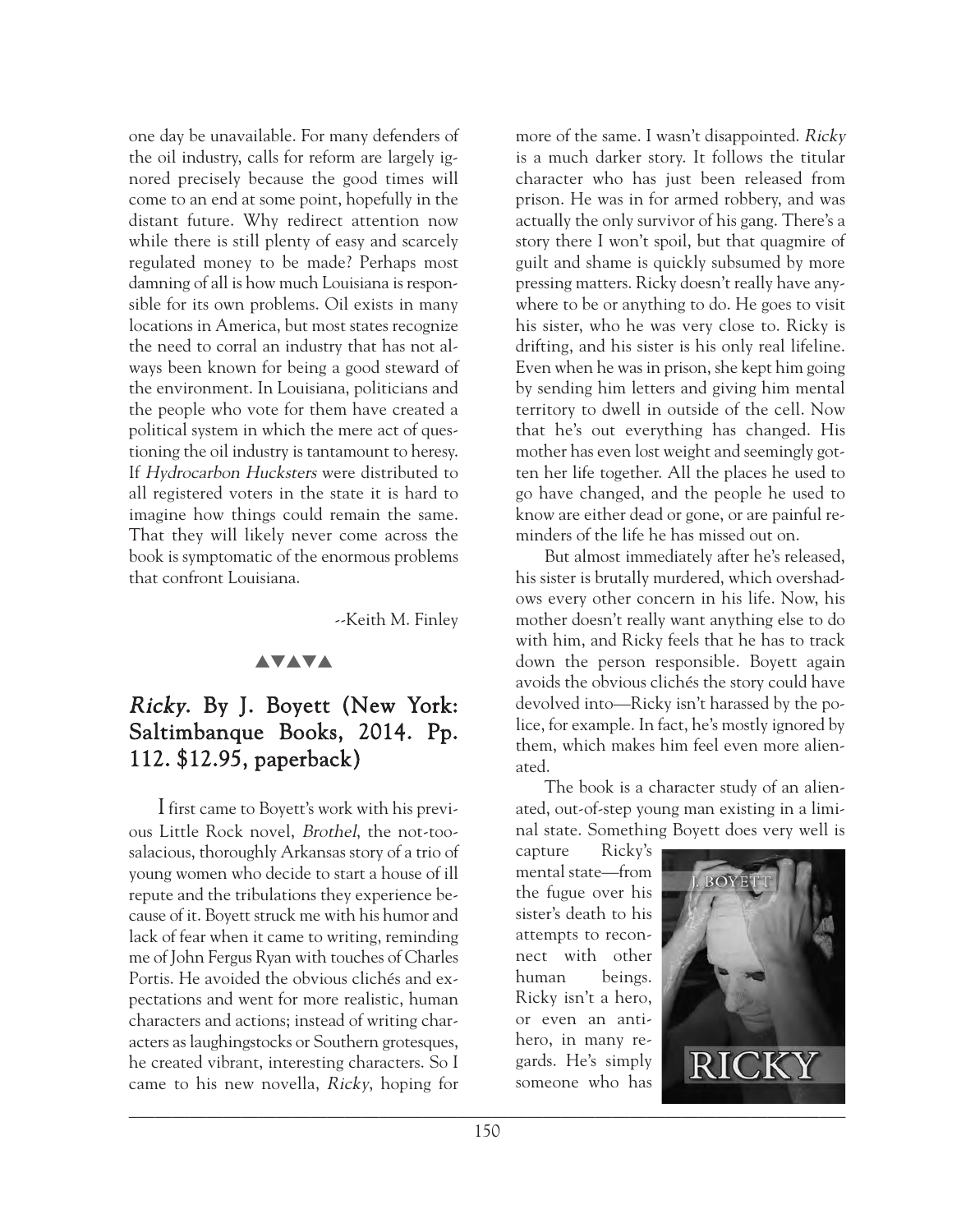been manipulated by events and ended up in a certain place, without really taking responsibility. Now, through the search for his sister's killer, he has an opportunity to redeem himself. But at its heart, the significance of his sister's murder is even more troubling for Ricky; she was his one, true, connection to his old life. Now that she's gone, what will he do? How will he live?

Ricky is a powerful meditation on alienation, on learning how to live, and on becoming. When many people think of Southern characters, they think of farmers or preachers, the kind of elite of Southern society, but it is the outsiders who truly populate Southern culture. Outsiders, loners, and rebels are especially the stuff of Arkansas writing. Ricky is one of these outsiders, and Boyett has crafted a powerful portrait of a life that most of us simply haven't seen.

--C. L. Bledsoe

#### **AVAVA**

# Prosperity. By B. J. Leggett. (Livingston, AL: Livingston Press, 2014. Pp. 212. \$18.95, paper)

Prosperity, B. J. Leggett's excellent second novel, finds the author taking a familiar genre—the literary detective novel—into deep

and unexpected territory. Fans of the genre will find familiar elements all in their rightful places: the ex-cop with a checkered past, the beautiful woman who knows more than she is telling, the menacing small-town Southern sheriff



operating far above the law. Leggett breathes genuine life into the Appalachian town of Prosperity, Tennessee, and its inhabitants. The richly observed setting, characters, and the compelling murder mystery at the novel's center should alone be enough to keep a reader turning the pages. It is the story-within-the-story, however, that elevates the novel beyond mere formula and convention. The central plot arc in Prosperity is as much about finding meaning in the act of storytelling as it is about the revelation of a murder.

The narrator and protagonist of the novel is Lt. Robert O'Brian, a Knoxville police officer. The novel opens with O'Brian's retirement, ostensibly due to a gunshot wound he received during a drug bust. Although he has amiable relations with his fellow officers, particularly his hard-cursing partner, Eddie, it quickly becomes clear that O'Brian is somehow out of sync with the rest of his department. They call him Shake, short for Shakespeare, due to his having published a successful thriller. He relocates to Prosperity, his childhood home, in part to investigate the murder of a childhood friend at the behest of this friend's beautiful sister, and in part to begin work on a second book. We learn that O'Brian left Prosperity under a dark cloud many years previously, implicated in the accidental death of a man named Billy Ratliffe. As O'Brian remarks at the end of the first chapter, "when a man gives you three reasons . . . none of them is the real reason" (p. 7). It is this proliferation of motive, not just of the suspected killers but of O'Brian's own troubled interest in the tale itself, that propels the plot forward. O'Brian wants many things in the course of the novel. He wants the love of his murdered friend's beautiful sister; he wants to make good in the town which exiled him for his troubled past; he wants the respect of a former English teacher to whom he dedicated his first novel and has yet to receive a response. More than any of this, he wants to get the story right—to understand what it all means. Much of the pleasure in the novel derives from watching as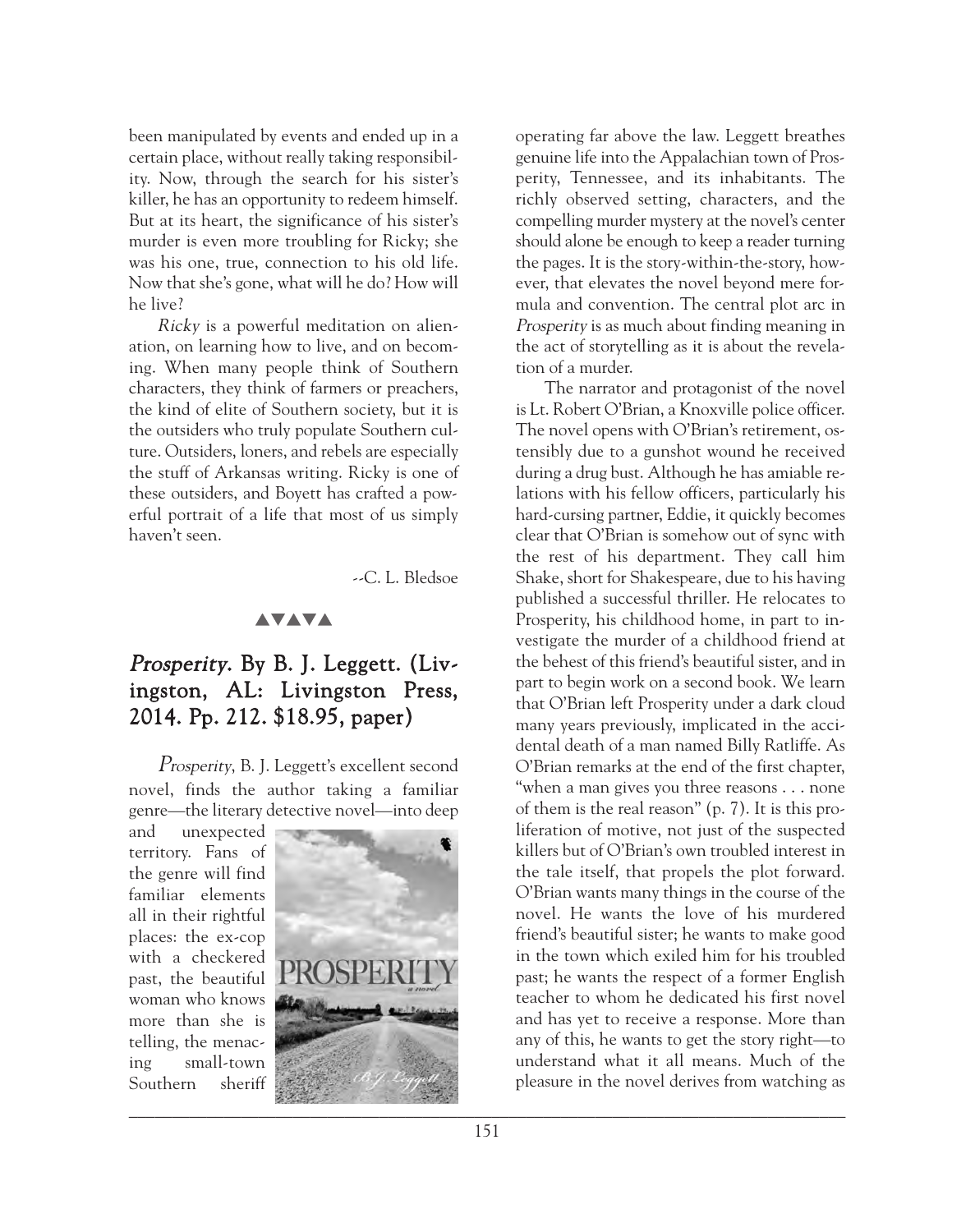Lt. O'Brian tries, and often fails, to get his story straight.

Fans of B. J. Leggett's first novel, Playing Out the String (Livingston Press, 2004), will recognize this playful, self-referential narrative strategy straight off. Playing Out the String is also at heart a mystery, albeit a mystery without a murder. The protagonist of that novel is a university professor accused of exposing himself to a graduate student in a remote corner of the college library. The narrators of both novels believe, erroneously, that they can acquit themselves if they can somehow twist the story just right. Both narrators make specific reference to Nietzschean duality, and the problem of how our poor, fragmented selves can hope to make art with anything akin to a unified effect. The story is always shifting just out of reach; the hope is that we can continue to tell the tale, to get the right details in the right order, at least until the other shoe drops and all is again thrown into chaos.

Sophisticated narrative strategies aside, the quality of the language throughout Prosperity is consistently high. Though Lt. O'Brian may be a hack at the novel's outset—his best-selling thriller is humorously retitled Body Parts by his New York agent—by the end his power of observation is clear and striking. Characters that begin as genre-familiar stereotypes quickly slip their moorings through vivid description and memorable dialogue exchanges. At one point O'Brian re-envisions his past through the fragmented lens of a dream: "You'd think you would see from the start that it's a dream, so faded and badly lit, with people you know changing into one another, but it fools you every time, so that when you wake you will thank God that you don't have an exam in a course you've neglected to attend for an entire term . . . and can't find the room and walk through empty hallways, opening doors onto deserted classrooms and read on a blackboard Bobby O'Brian killed the Rat Man" (p. 117). It is the chief achievement of the novel that O'Brian's ruminations on the seductive power of storytelling continu-

ally make us forget that there is a murderer, maybe several murderers, at large in the town. Prosperity is highly recommended to fans of the literary detective novel, and to readers of serious fiction everywhere.

--Mark D. Baumgartner

#### **AVAVA**

# Presences. Caroline Collins. (Madison, WI: Parallel Press, 2014. Pp. 46. \$12, paper)

Presences is a collection of poetry that primarily deals with Native American identity and

explores specific historical events and people, all set within the Mississippi Delta. The author, Caroline Collins, is a University of Arkansas alumna and professor of English at Andrew College, located in Cuthbert, Georgia. Presences is a volume of poetry that deals with time and places



and is separated into two appropriately-named segments titled; "Buried History" and "Presences." The subject matter of most of the poems deals largely with the forgotten and unseen and uses borrowed and created memory to explore these themes.

The poem "Crossing," an historic and romantic revisioning of the Black Hawk War, adds a humanistic quality to a criminally-forgotten historic event. Many, if not most of the poems found within this collection revolve around Sauk-leader, Black Hawk, whom Collins seems to revere. The final stanza of the poem titled "Hunger," a poem dedicated to Black Hawk, states: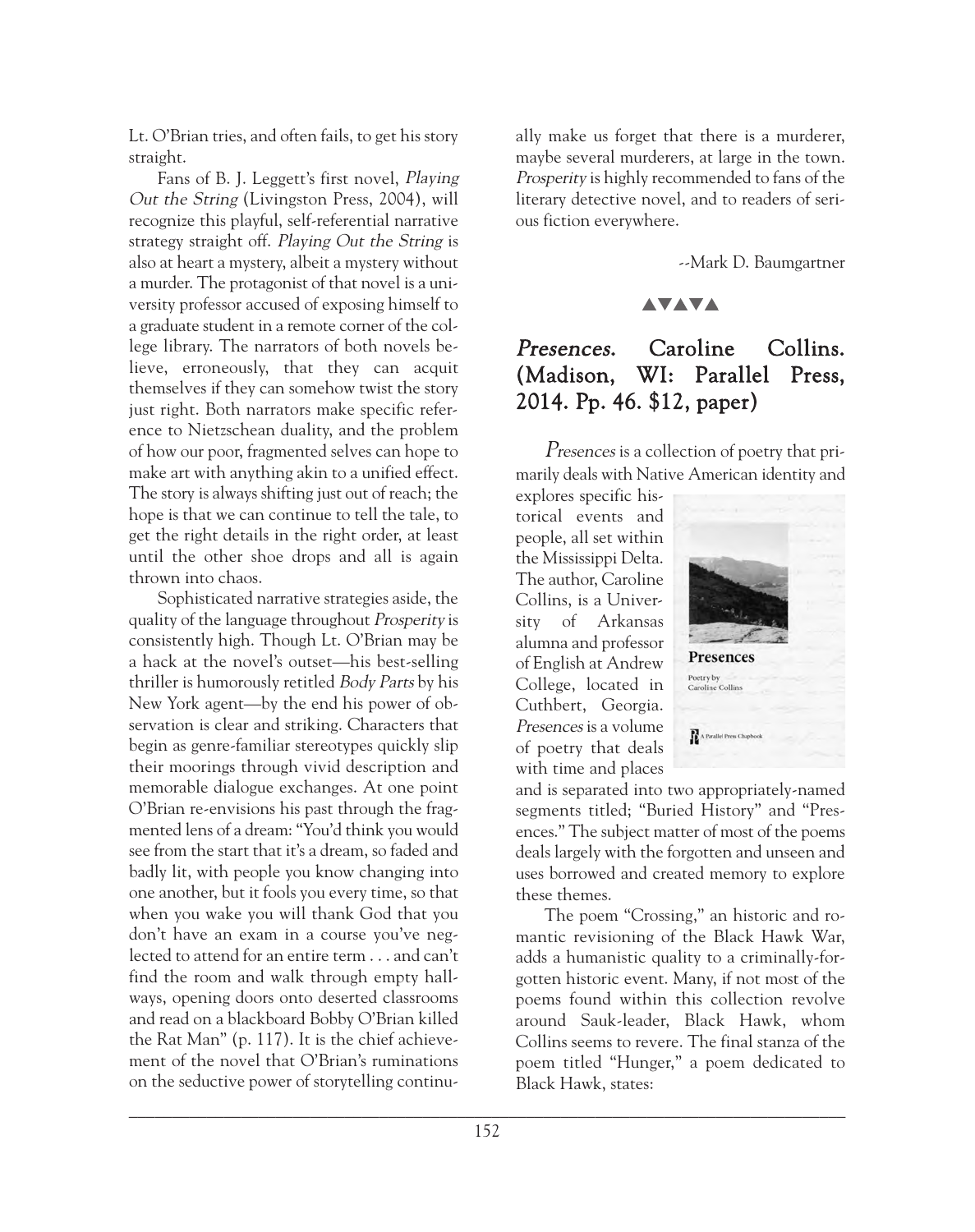Deep within my words lie the ancestors That Tenswakawa knew: rigid jaw and dug-in heels, weapons leveled, voices rising. The grudges carried to the grave. The hunger that nothing can glut.

Collins has the ability to take historic details and give them the treatment of a revisionist to give these historical events a human element. "Crossing," is a poem that is structured around correspondences between specific historical personalities, such as Thomas Forsyth, William Clark, George Atkinson, and George Catlin. The poetic exchange invokes a sense of empathy in the reader for Native Americans and the atrocities committed against them. At times, the poems can be vague and broad, which seems fitting for poetry that deals with a numberless community we have an unclear and incomprehensive knowledge of.

Collins's writing is carried by a poetic voice that strikes simultaneously as being sincere, as well as authentic. Geographic beauty is expressed along with an historically-accurate plot, which seems to be bitterly recalled through gritted teeth. In "Questions from the Living in the City of the Dead," a poem which exhibits a speaker representing an abjected community questioning the virtues of independence:

What is the price of resistance? misery and defeat What is the price of obedience? misery What may be gained by patient endurance? the fate of Quashquame the lot of Shabbona

the wealth of Keokuk

The poems contained within Presences are connected by an over-arching theme of exploitation, a theme which is beautifully encapsulated within the poem "In Praise of Opulence," which explores not only the exploitation of a community of people, but also of the Earth:

With the nuts and bolts of Manifest Destiny,

with the practice of giving the natives less for more, with the railroads that tore the earth

and drove away the buffalo, on the ground that absorbed what was left of Black Hawk after they'd melted him down to the bones . . .

With Collins's diction and simplistic narrative, her poetry has an element of accessibility and rich, emotional depth. Presences is crafted exclusively in free-verse, which seems an appropriate choice given the emotional range of the poetry found within the volume. While not having a form to frame her poetry, Collins has a mastery over her own style and poetic voice that has a constant presence throughout the book. It would be an easy task to come across a poem from Collins shuffled together with other poems from various authors and still have the ability to pin-point her writing by identifying her distinctive voice.

Presences is for poetry lovers who enjoy elements of historicism in their verses. Bottomless emotional depth, historical accuracy, painfully sincere thoughts, and poetic richness are all contained within this wonderful collection of poems. Collins is a poet of considerable talent, it will be exciting to see what she will come out with next.

--Stephen Turner

## **AVAVA**

# You Don't Know Me. By James Nolan. (Lafayette, LA: University of Louisiana at Lafayette Press, 2014. Pp. 296. \$20.00, paper)

This luminous collection is comprised of ten new stories, found in Part One, "Inside the Courtyard," and ten selected from Nolan's previous collection, Perpetual Care (Jefferson Press, 2009), found in Part Two, which I reviewed in this journal (40.1). Since I have discussed the older stories in some detail already, I shall concentrate on the ten new ones in this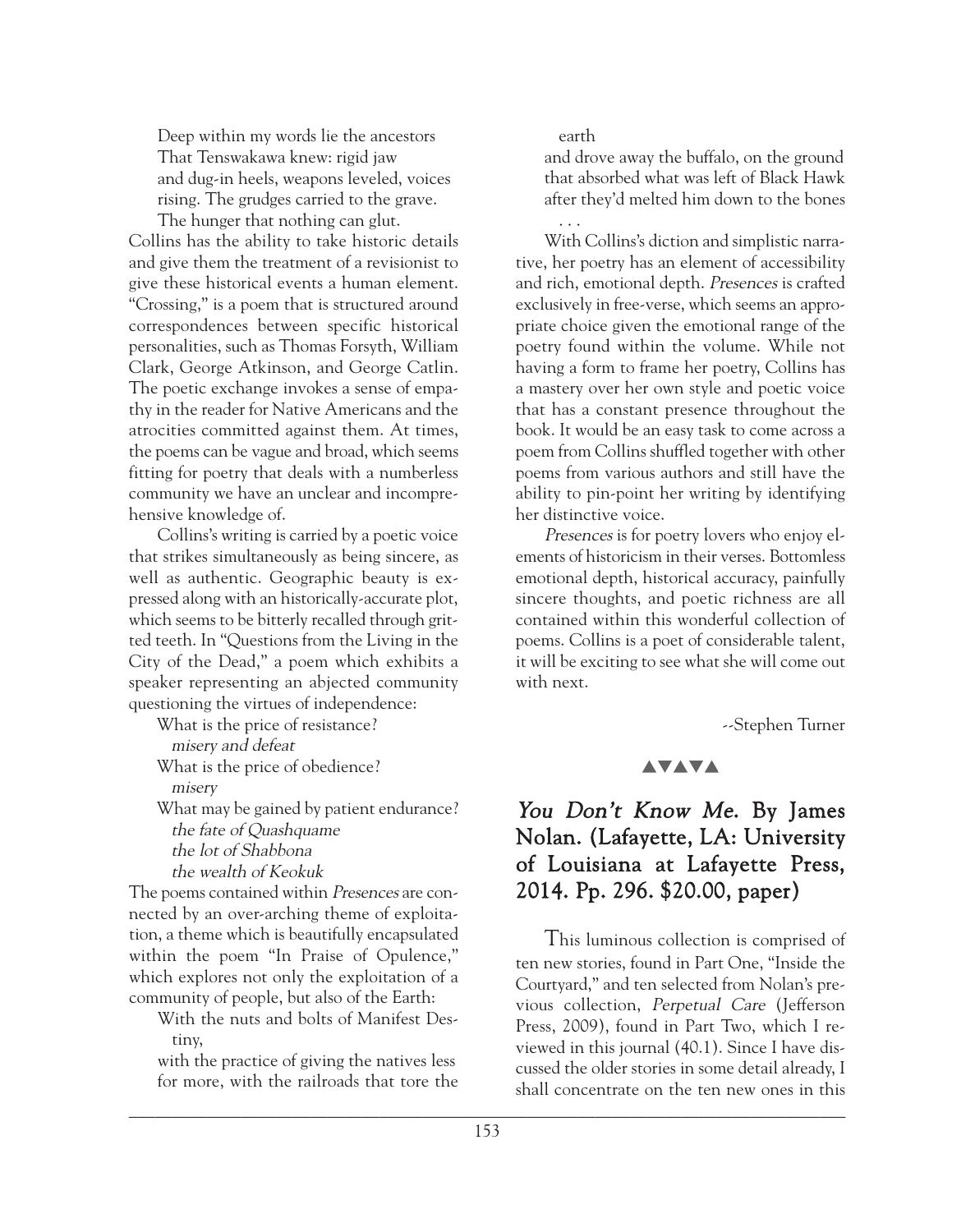review. All of them are set in New Orleans, a city Nolan knows as well as anyone alive, I suspect, as a fifth-generation inhabitant. Nolan is one of the most entertaining and skilful short story writers working in this country today. Andrei Codrescu has said of



him, "If Flannery O' Connor had been a bad boy living in the French Quarter, she'd have been James Nolan." Well, maybe. Nolan does not have O' Connor's theological concerns, but he shares her wit and her interest in eccentrics and unimaginable, dark fates.

"It seems that I specialize in crackpots," says Kirby, the narrator of "Latins on the Loose" (p. 91), but this could be said equally of James Nolan himself. Most of the stories have quirky narrators or protagonists whose foibles get them or others into trouble. In "Reconcile" for example, Zola is a Katrina survivor of ambivalent gender who has retained nothing of her former life but her adored cat, Boom-Boom, which she rather trustingly leaves in the care of neighbors, who do their very best to look after the animal, with hilarious results reminiscent of a Truman Capote story. Then there is Roberta, the pistolpacking lady of a certain age who enjoys a little pot while babysitting the daughter of her crackhead nephew, and handles two menacing dealers with comical élan. If this sounds like pure farce, in fact it is not; funny as the stories are, they have depth too. The characters are complex and convincing, and Nolan is always nudging the reader to think about what life must be like in shoes very different from our own. His characters, many of whom are feisty elderly women, have moments of insight and wisdom, which they impart with gritty wit. Roberta admonishes her loser nephew after he has just told

her glibly that he loves her: "Go study that mess in the living-room if you want to know what love is made of. A bunch of hot wires jumbled together with shards of light and hard, hard choices" (pp. 46-47).

The high comedy continues in "The Whole Shebang," in which Justin, an adjunct philosophy professor at Tulane who has done his dissertation on Nietzsche, finds that a libidinous and vengeful Canadian (and ex-wife of a colleague) is taking an unhealthy interest in him. Should he appease her? He makes a series of disastrous choices, or rather, a series of disasters befalls him. "No, he had to admit that he wasn't the victorious one, but the passive one, an innocent bystander to the crime of his life" (p. 68)—like most of us, Nolan might have added. The irony is that Justin, who longs for the life of academic security,—precisely the one that Nietzsche would have despised—has to learn in the hardest possible way the cost of freedom.

If humor is the prevailing tone, it is the humor of a Breughel, bursting with life and yet tinged with vulgarity, with sadness, despair and even tragedy. In "Overpass" Mr. Claude is an elderly man who plans to bomb the overpass that is blighting his neighbourhood, little realizing what the consequences of his terrorism will be for himself. Similarly in "Abide with Me," a story with two cleverly interwoven plots about confidence tricksters who prey on the elderly, the scheming turns out not to be merely mischievous but murderous and sinister.

Not every story is comic. Some are serious and moving, like the triad of stories whose theme is the troubled relationship between parent and adult offspring. The minor masterpiece "Hard Freeze" is about a concert pianist of mixed race who performs in New Orleans, the city his father grew up in. Despite the international acclaim he enjoys, Émile still longs only for one thing—the approval of his dead father, who never showed his son his love. "The Empty Throne," though more farcical in tone, shares the same theme. Wally, a failure who is miserable because of his lover's infidelities, accepts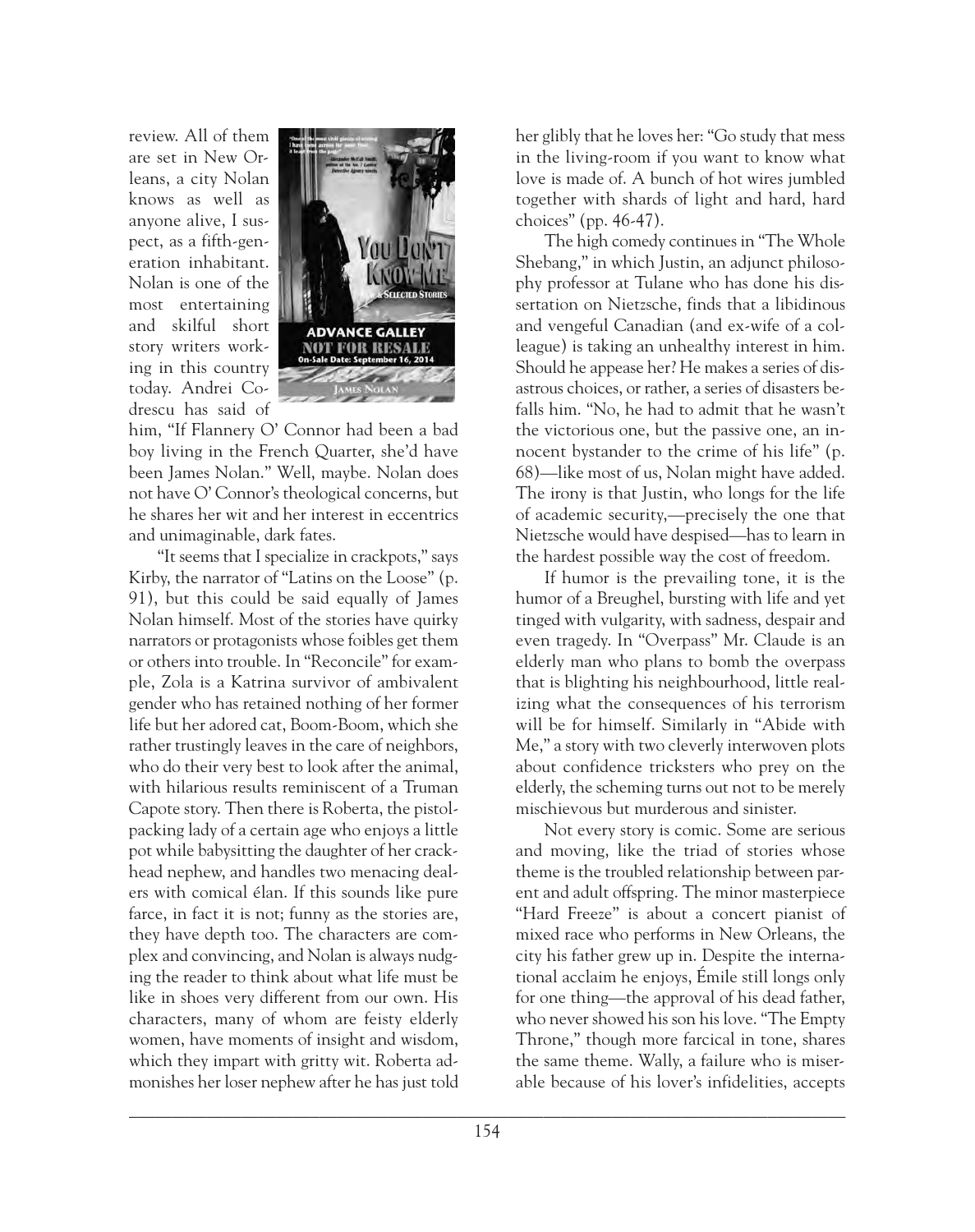the role of king of the Krewe of Mirth at Mardi Gras, a part procured for him by his wealthy parents; he is desperate for their approbation so desperate that he deceives them, knowing that their pride in him can last only minutes, giving the story at its finale a tragicomic air.

Another touching story is "Mary Sorrows," whose narrator is a pregnant teenage girl. She considers her mother, a Honduran woman who works as a secretary, a failure, a ridiculous person, and only understands who she really is when she happens to see her mother performing as a flamenco dancer in a little club:

It's mom all right, she says, but at the same time it's not her, like some sneaky spirit has descended into her body, twisting it into fierce angles. Every movement is sharp, glinting like a knife. . . . Her body curls into a crescent moon, then whips around and she stomps . . . as if she's daring to place her foot down on the earth for the first time. . . . She lands, then marches forward, yanking bloody daggers out of her heart and hurling them at the audience (p. 49).

Witnessing her mother's transformation, understanding the dignity and the strength she possesses, against all odds, gives the young Delores the courage to make a very tough decision.

I quote from this story at some length not only because the passage moved me almost to tears, but also because it typifies Nolan's attitude to his characters. He may poke fun at them, reminding the reader of all the absurd ways in which we behave too, and yet it is clear that he has deep compassion for them, flaws and all. Like a beneficent god, he loves them and forgives them their trespasses. And like a god, too, somehow he confers dignity on their suffering. He transforms them into heroes.

If John Kennedy Toole and Walker Percy were the iconic New Orleans novelists of the late twentieth century, James Nolan deserves to be considered the voice of the city for our even more troubled century. You Don't Know Me is a collection that demands to be read.

--Garry Craig Powell

#### **AVAVA**

# Visitations. By John Bensko. (Tampa: University of Tampa Press, 2014. Pp. 72, notes, acknowledgements, about the author, about the book. \$14, paperback)

John Bensko's latest book of poetry, Visitations, is not a collection one can read through quickly. Each poem encapsulates its own voice, and within that voice, its own history. This collection is one that a reader should take slowly, allowing each poem to digest completely before moving on to the next. It truly allows visitations into the past and into the author's contemplations.

Many of the poems, including "Hatch" and "Snow Day," use images from nature to invoke a self-reflection of the author, which in turn causes the reader to ponder the same reflections. The images of robins feeding their young in "Hatch" present a perfect allegory to what humans require for sustainability in their own lives.

Other poems, such as "Niagra: Winter 1878" and "Henry Wirz, November 1865," suggest by their titles certain events from the past. Bensko establishes a nostalgic feel within these

historically-oriented poems, but also presents subjects relevant to any period of time; for instance, he questions compassion, religion, the soul, and the self. By juxtaposing historical antiquity with timeless inquisitiveness, Bensko eradicates the lines of